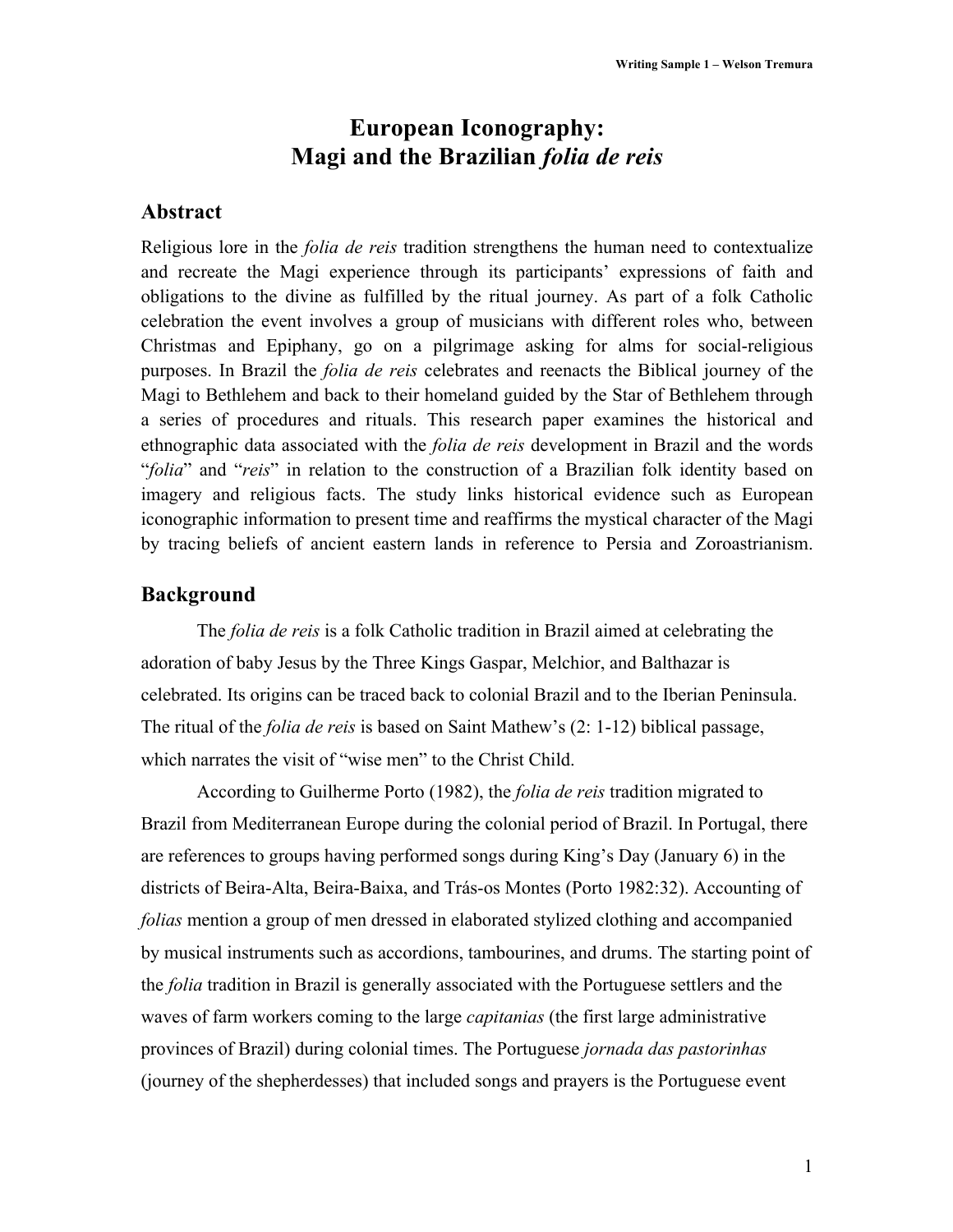closest to the Brazilian *folia de reis*. The *jornada das pastorinhas* shares some of the characteristics of the *folia de reis*, such as visiting the homes during the Christmas season and collecting money and other contributions for social purposes. In Brazil the celebration of the Three Kings through music and prayers has been diversified and transformed according to local communities.

From the 1500s through the twenty-first century the Three Kings have been important personages among the rural populations of Portugal and Brazil, and their journey is always celebrated with great devotion and similar manners. The *folia de reis*  tradition involves a group of participants who go on a journey (referred as *giro*) between Christmas and Epiphany<sup>1</sup> asking for alms for social-religious purposes. These offerings are often used to promote a final celebration or encounter (*encontro*) and to assist participants of the community. The tradition consists of musical ensembles made up of predominantly low-income country workers from various regions of Brazil. Musicians, singers, and other devotees travel from house to house and farm to farm singing and praising the birth of Christ. The tradition reenacts and celebrates the Biblical journey of the Three Kings to Bethlehem and back to their homeland. As they travel, they bless the families they visit by singing in exchange for food or money.

For many Brazilians living in remote areas, *folia de reis* is the core vision of their worldview and of their understanding of life. Their isolation from mainstream national Brazil has given them a special understanding and appreciation of their world, influenced mainly by daily chores and a bucolic life style. Indeed, the adoration of Jesus through music is their center of their life or *axis mundi*.

# **The** *Folia*

An examination of existing literature dealing with the origin of *folia* in the context of the Brazilian tradition reveals that, like many other folkloric manifestations, the *folia* 

 $\frac{1}{1}$ Epiphany is a Christian feast day that celebrates the revelation of God in human form in the person of Jesus Christ. It falls on 6 January or, in many countries, on the Sunday that falls between 2 January and 8 January.<sup>[2][3]</sup> Since the Julian Calendar, which is followed by some Eastern Churches, is at present 13 days behind the Gregorian Calendar and the revised Julian Calendar, 6 January in that calendar corresponds at present to 19 January in what is the official civil calendar in most countries. On this feast, Western Christians commemorate principally the visitation of the Biblical Magi to the Baby Jesus, i.e., his manifestation to the Gentiles; Eastern Christians commemorate the baptism of Jesus in the Jordan River, seen as his manifestation to the world as the Son of God. It is also called Theophany, especially by Eastern Christians.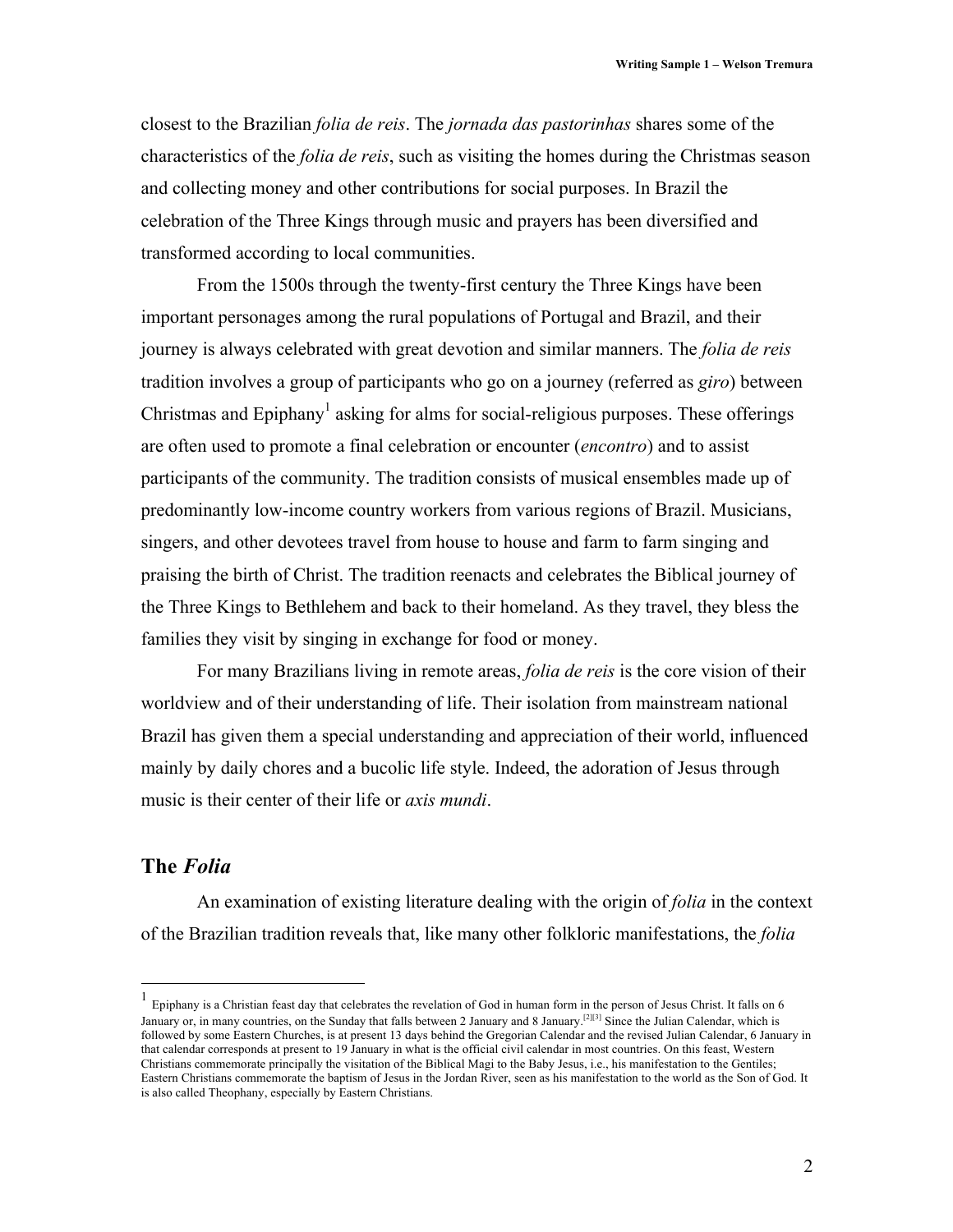has its roots in various Portuguese traditions. The many names found for the *folia* are part of an ancient and complex tradition introduced to Brazil by the Portuguese. From the early times of Christianity, it was a custom among Christians to celebrate the birth of Christ. Pope Telesphorus (Pope #8), one of the successors of Saint Peter, officially recognized these festivities in the year 138 A.D. Prior to this official recognition; the celebration did not have a specific date, occurring sometimes in January and sometimes in April. Pope Julius I assigned December 25 as the official date (Araújo 1949).

The first Portuguese use of the word *folia* refers to song. The writer Gil Vicente in his pastoral poem *Auto da Sibila Cassandra* of 1505 (Cascudo 1980:336) mentions characters singing a *folia*. Gil Vicente, like many other writers in the early sixteenth century, incorporated themes from medieval stories and liturgical drama. Examples of these plays include *Visitação, ou Monólogo do Vaqueiro* (Visitation or Herdsman's Monologue) of 1502, *Auto Pastoril de Castellano* (The Castilian Pastoral Play) of 1503, *Auto da Fé* (Play of Faith) of 1510, among many others (Parker 1967:29). According to Richard Hudson (1982:690), Francisco de Salinas used the word *folia* in 1577 to refer to a melody in his *De Musica Libri Septem*. The following example is a Portuguese citation written in the sixteenth century by Gil Vicente (my translation):

Em Portugal vi eu já Em cada casa pandeiro E gaita em cada palheiro; E de vinto anos a cá Ná há ni gaita nem gaiteiro. A cada porta hum terreiro, Cada aldeia dez *Folia*s Cada casa atabaqueiro; E agora Jeremias Ele nosso tamborileiro.

In Portugal I have seen In each house a tambourine And a bagpipe in each barn; But for the last twenty years, No bagpipe or piper. At each door a dance area Each town ten *Folias* Each house a drumbeater And now Jeremias He our drummer.

 The word *folia* also referred to an old Portuguese fast dance accompanied by musical instruments such as *pandeiro* or *adufe* (type of tambourine) and voices. The *folia* in Portugal was also associated with a male chorus that wore devotional signs while carrying the image of saints in procession. These festivities took place during the celebration of the *Festa do Divino Espírito Santo* or celebration of the Divine Holy Spirit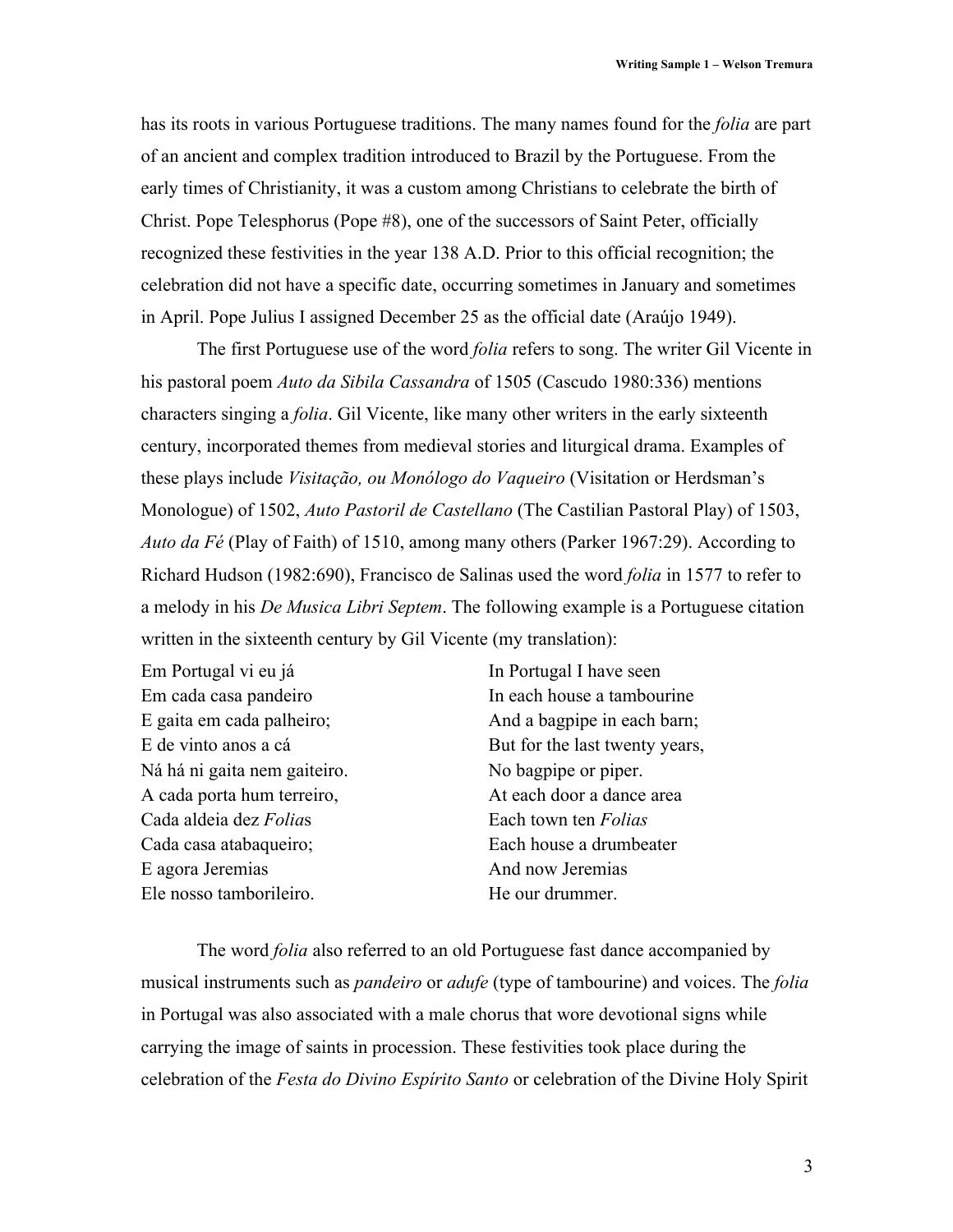(Cascudo 1980:335). Several Portuguese writers place the word *folia* in more than one context. Braga (1885:285-286), for example, refers to the *folia* as any celebration in the Catholic calendar. Because of the strong Catholic influence, these celebrations were popular among people in the Iberian Peninsula and are part of the cultural inheritance left by the Portuguese in Brazil (Dias 1944:85). In Brazil the word *folia* is used to describe many types of celebration. It is also used to represent sacred festivities, such as *folia de reis, folia do divino* (the Holy Spirit *folia*), and *folia de Nossa Senhora* (the Virgin Mary *folia*). *Folia* is also used to indicate any secular or folk celebration, like the *folia de carnaval* (carnival *folia*). The closest word to *folia* in the English language in a broader sense is "revelry", which is associated with a festive activity.

## **The Reis -- also called Magi**

The Portuguese word "*reis*" (kings) refers to folk celebrations in countries such as Portugal, Spain, France, Italy, Belgium, and Germany (Cascudo 1980:668). These celebrations were dedicated to the three Kings in reference to Balthazar, Melchior, and Gaspar during their purported visit to the baby Jesus at his birth. The words *reis, reisada, reisado*, and *divino* are closely related to one another, and are very often interpreted as referring to the same thing. The celebratory concept of "de Reis" (of the King), Three Kings, Magi, or Wise Men is associated with early Iberian folk tradition devoted to the pilgrimage of several important people to visit the birth of Jesus. In the Iberian Peninsula this tradition was first identified with members of local communities who, between December 25 and January 6, dressed as Kings, visited friends, and asked for provisions. The Portuguese terms *reisado*, *reisada*, or *reiseiro* are additional names for the group or groups that sing and dance before January 6. While *reis* and *reisado* are part of the same Portuguese tradition, in both Portugal and Brazil *reisado* (*reisada*) is also a song form. A *reisado* can be sung or organized in a series of religious processions (Chaves 1942:144). The most common term for the Three Kings, however, is Magi (usually capitalized), a word that probably referred to a particular culture. The word "Magi" comes from the Persian (Farsi) word *magus*, meaning "magician, a member of a priestly caste of ancient Medes" (Schwartz 1993). Historically, the Magi were an "indigenous priestly tribe much resembling the Brahmans, who worked their way into the priesthood of the Persian

4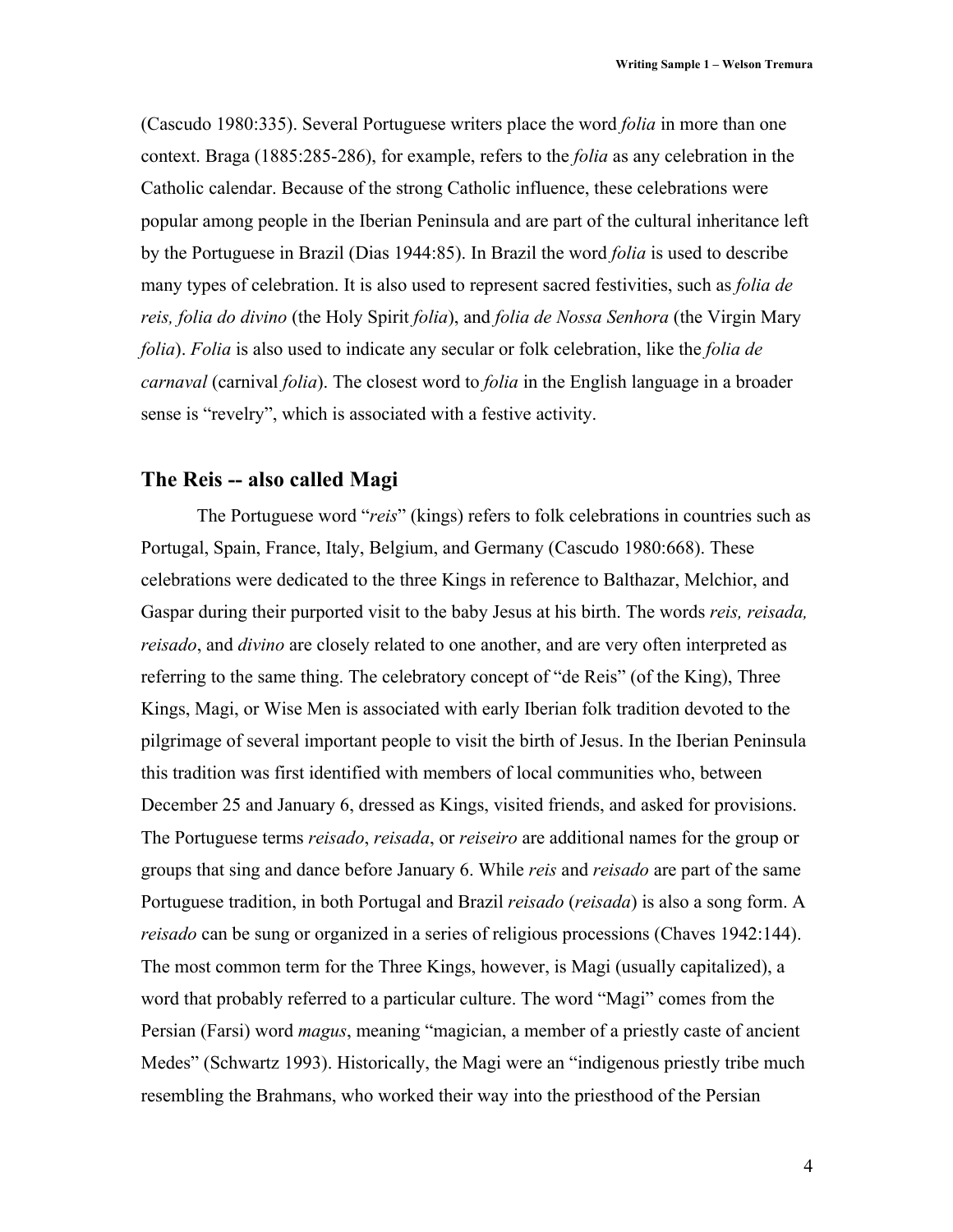religion, probably after the reform of Zoroaster had (somewhat feebly) influenced it" (Moulton 1917:9). Another definition of the word Magi is used in the work of Castro and Couto (1961:73); translated from the word *mag* or *magush*, Magi means "the divine intermediary."

In tracing the history of the Magi with reference to the *folia de reis*, we must consider the many distinctions found in the tradition of the adoration of the Three Kings. How can these three personages be described? Were they real people? If so, were they astrologers, diviners, interpreters of dreams, magicians, mystics, prophets, shepherds, wise men, holy men, or real kings? Why did they come from distant lands in the East to celebrate the birth of Christ in Bethlehem? From a folk perspective and their association with these characters or "saints" ordinary people are able to identify their own world of religious expectations, and to reinforce the concept that they are the first humans, after the Holy family, to visit Jesus at the site and accept and Him as Savior. These dynamics does not only help to understand the character of members of *folia de reis* groups in Brazil*,* but brings to light an important characteristic of the social behavior among participants in the ritual and tradition. Furthermore, it will open another dimension to the understanding of the importance of the birth of Christ in local tradition. While answers may be moot, we can give more significance of these three figures with the issues involved by presenting and analyzing this historical evidence.

# **The West Asian Origin of the Magi**

According to the *Biographical Dictionary of the Saints* (1969) the development of the Magi tradition began in Persia and may be related to Zoroastrianism (Holweck 1969:639), a religion based on an ancient form of nature worship founded by the prophet Zoroaster (his dates are variously given as 630-553, 628-551, and 618-541 B.C.). Zoroastrians practiced a ritual that involved pouring libations of milk, oil, and honey over a flame while chanting prayers and hymns. Gradually, the religion incorporated Babylonian elements, including astrology, demonology, and magic (Schwartz 1993), three characteristics that may have influenced the Magi.

Scholars (Upham 1873, Moultan 1917, Zaehner 1956) of the Magi, however have determined that a Persian Magi culture existed that was different from Zoroasterism.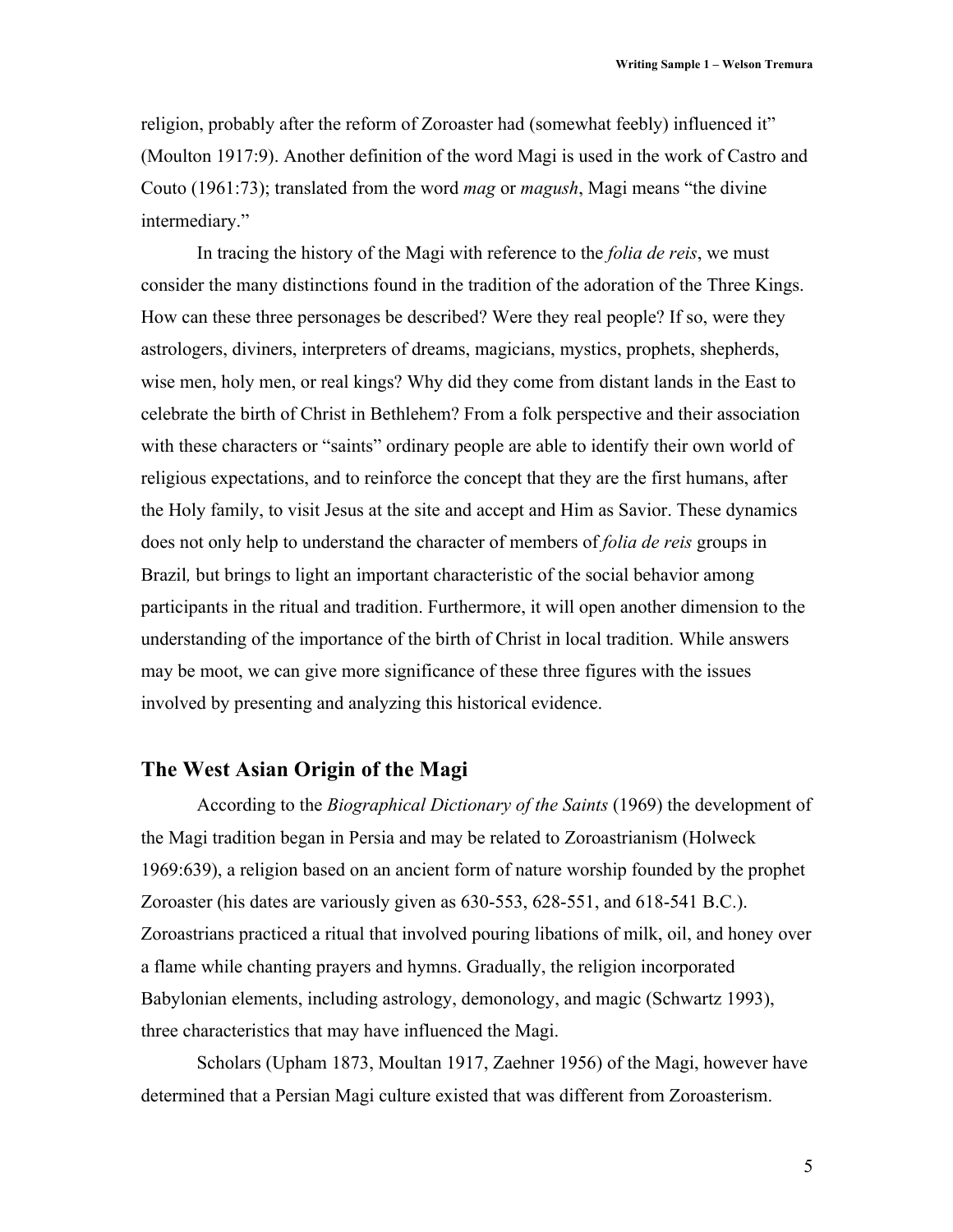According to them, the Magi were one of the six tribes that made up the population of Media, an ancient country of West Asia that corresponded to the northern section of present-day Iran. These inhabitants, who were known as Medes, and their neighbors, the Persians, spoke Indo-Iranian languages that were closely related to old Persian. Historians know very little about the Median culture except that a polytheistic religion was practiced and a priestly caste called the Magi existed. In fact, there are scholars such as J.G Bennet that claim the Magi existed even before the religion of Zoroaster first appeared and their acceptance of the prophet was important:

"The Magi were members of a caste or class that existed in central Asia from before the time of Zoroaster. They accepted Zoroaster when he to court of King Vishtaspa, the Bactrian king of Khorasmia. Two Magi were given the task of testing Zoroaster´s credentials and found that his initiation went beyond anything they themselves knew of. The king was converted on their advice".

# **The Magi According to Christianity**

Almost two thousand years ago, according to a story that is lovingly narrated over and over every year by Christians, a company of Eastern kings, priests, astrologers, magicians, or wise men made a long journey to the Holy City of Jerusalem: "Now when Jesus was born in Bethlehem of Judea in the days of Herod the king, behold, there came wise men ("Magi" in New International Version) from the east to Jerusalem" (Matthew 2:1, King James Version). These men were possibly pilgrims who came in the days of Herod the King saying, "Where is he that is born King of the Jews? for we have seen his star in the east ["when it rose" in New International Version], and are come to worship him" (Matthew 2:1-2, King James Version). By adding "from the east," Saint Matthew thereby suggested that they were pilgrims belonging to a sacred or priestly order in Persia. For more than a century before the Christian era, the world beyond the Tigris River was not very familiar to the Greeks or the Romans. Incessant wars restricted Roman armies to the Euphrates, or the Tigris Rivers, and their legions never climbed the peaks of the Zagros Mountains that protect the western frontier of Persia. The Zagros Mountain range is a complex of many parallel ranges separated by valleys and plains, some of which are covered in perpetual snow. Anyone coming from the Eastern side of these mountains into Israel was considered "from the east" (Upham 1856:5--8). In the

6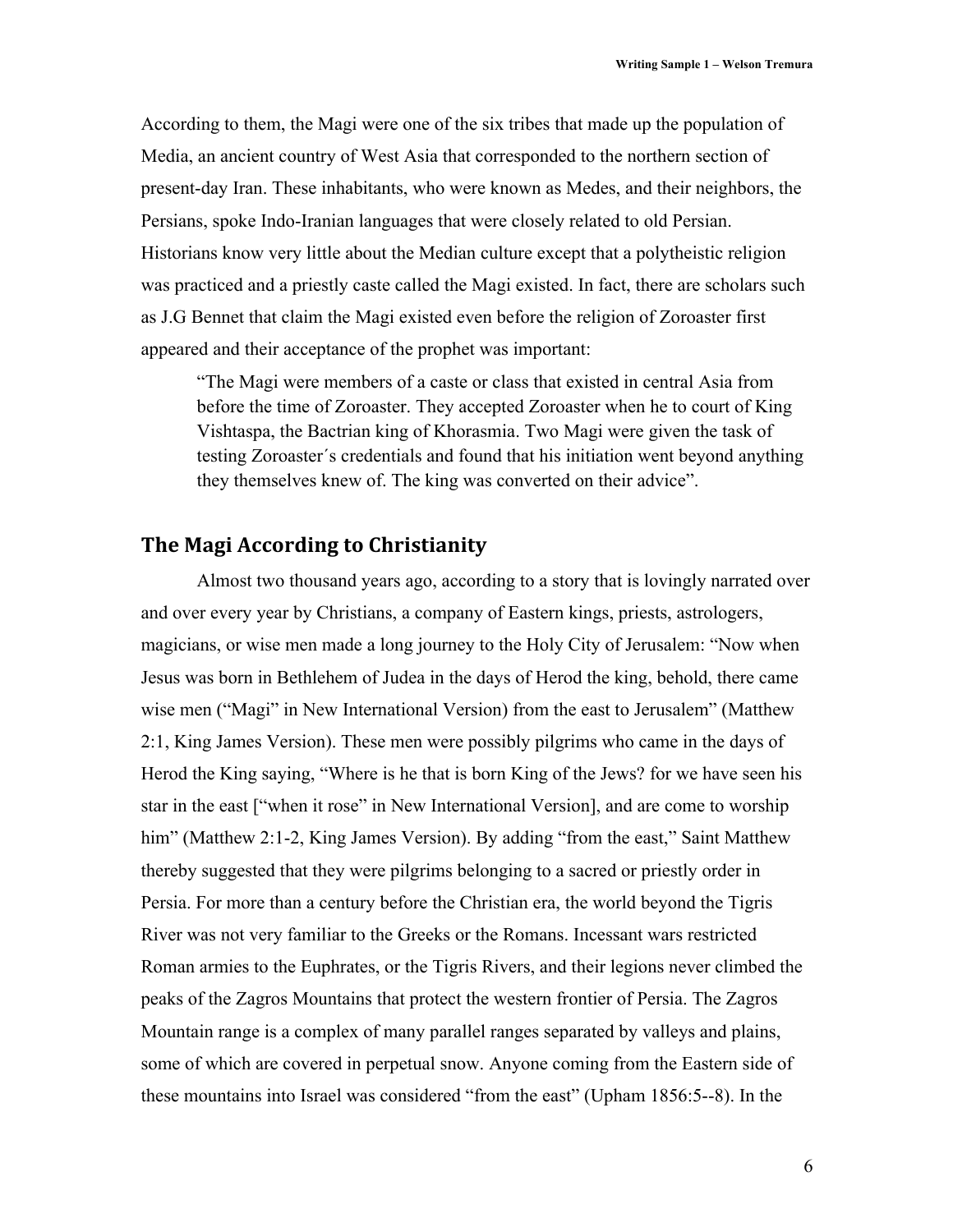Roman World, it was commonly held that magic originated with the priests of the Persians, and those who practiced magic were called Magi. The lines from Saint Matthew's Gospel are the only mention of the Magi or Wise Men in the Holy Scriptures. They do not figure in the Gospels of John, Luke, or Mark. In addition, Matthew does not mention their number. The only reference to number is to the gifts of the Magi: "The number of three has generally been associated with the three presents mentioned: gold, frankincense, and myrrh" (Tournier 1982:254). Moreover, in Psalms 72 there is a passage, which claimed that the Messiah would be visited by Kings who would offer their gifts before Him: "Let him reign from sea to sea, and from the Euphrates River to the ends of the earth. The desert nomads shall bow before him; his enemies shall face downward in the dust. Kings along the Mediterranean coast—the kings of Tarshish and the islands—and those from Sheba and from Seba—all will bring their gifts. Yes, kings from everywhere! All will bow before him! All will serve him" (Psalm 72:6-11). Castro and Couto (1961:73) portray the Magi as shepherds with great control over their sheep. Also according to them, Saint Thomas Aquinas (1225-74) considered the Magi to have the knowledge of astrology, which links them with the apparition of the star of Bethlehem.

*The Story of the Three Kings* by John of Hildesheim (1375), a friar of the Carmelite order, introduces the Three Kings as royalty. He explains that the reason they were called Magi originally was because of ignorance on the part of non believers and envy on the part of the Jews. The discussion concerning the origin of the Three Kings started in early medieval times and it was very controversial, as Freeman (1955:66) explains: "Saint Jerome (about 340-420 A.D.) furthered the idea of a 'black Ethiopian' by suggesting that the Magi represented the three sons of Noah, and thereby, the three races of man." Not only did the Magi appear to be different in character, but also it is evident that the answer for their identity was based on personal interpretation and understanding of the tradition of the adoration of the Magi. Ludolph of Saxony (cited in Freeman 1955:66), a contemporary of Hildesheim, in his popular *Vita Christi* (Life of Christ), argues more reasonably: "The three pagan Kings were called Magi not because they were magicians but because of the great science of astrology which was theirs. Those whom the Hebrews called *scribes* and the Greeks, philosophers, and the Latins, *wise men*, the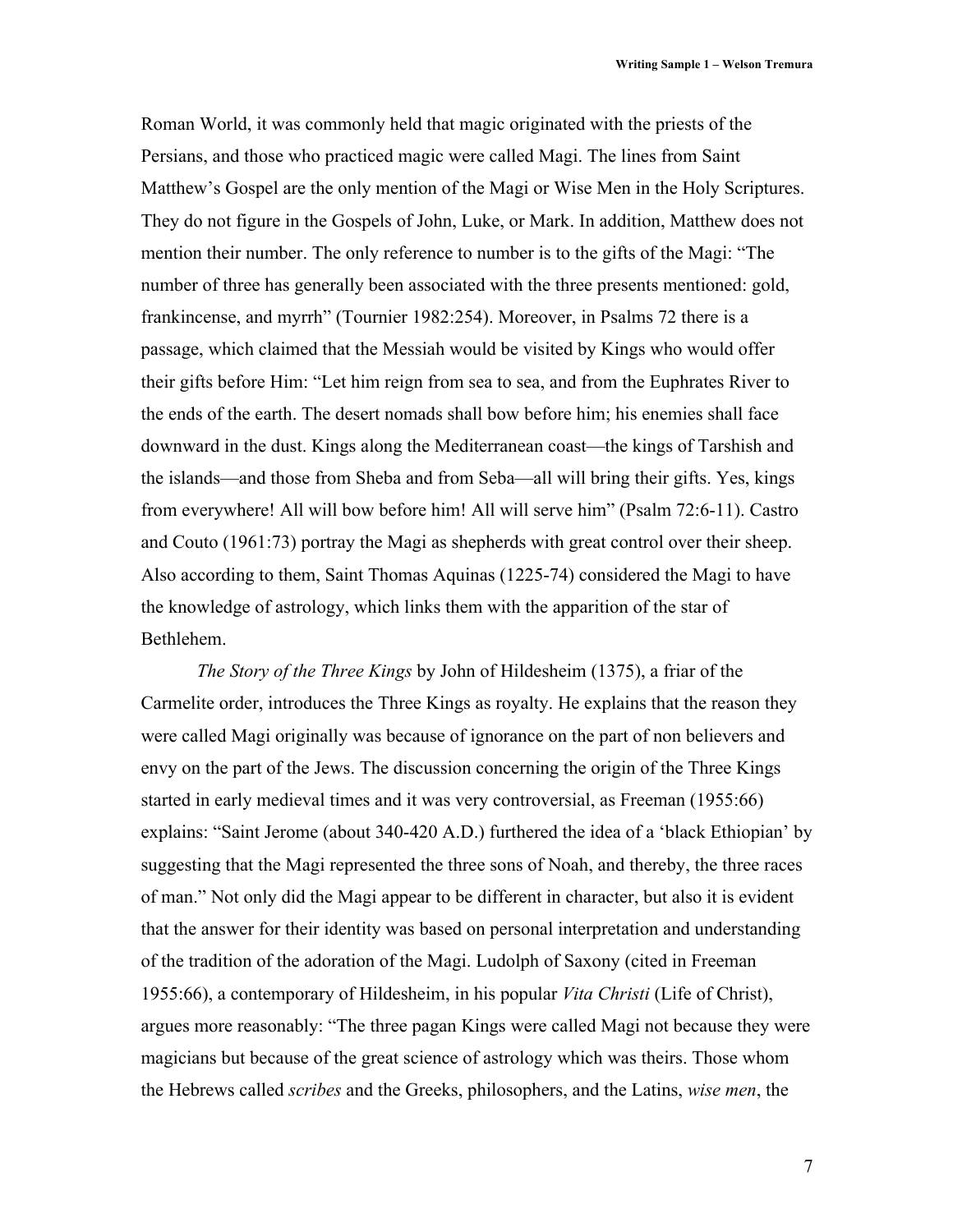Persians called Magi. And the reason that they were called Kings is that in those days it was the custom for the philosophers and wise men to be rulers..."

The Magi had special customs and beliefs of their own, some of which they brought with them into their adopted cults. The title "Magi," in its oldest sense, was distinctive and honorable, as Upham (1873:3) writes: "Before the rise of the Roman power, in the days of the old Persian Empire (558-331 B.C.), the Greeks knew the Magi well, as the imperial priesthood of what was then the Great Empire of the earth. After that Empire was destroyed by Alexander the Great, they continued to know them well, so long as they themselves ruled over Persia. This lasted but about a century; and, like the English in India, the Greeks in Persia attempted no radical changes in religion." The word "Magi" however, was somehow misinterpreted during the course of history, as Upham (1873: 5) again explains: "In the Roman World it was common opinion, that in very ancient times, magic originated with the priests of the Persians; and in the Roman World those who practiced magic assumed the name of Magi." According to this conviction, the word "Magi" came into common use in a way that was related to the distinctive name of the Persian priesthood; it was, therefore, misused as "magician." The actual names for the Three Kings are also a mystery. Christian tradition from about the seventh century names them as Melchior, Gaspar, and Balthazar. These names are found with various spellings at different times and in different places and are derived from legends and apocryphal writings. (Apocryphal comes from the Greek, meaning secret or spurious which contains group of several books, not considered canonical, included in the Septuagint and the Vulgate as part of the Old Testament, but usually omitted from Protestant editions of the Bible): "The *Codex Egberti*<sup>2</sup> has two: Pudizar and Melchias; a Paris Ms. [manuscript] of the seventh and eighth century, three: Bithisarea, Melchior, and at Gathaspa; later on: Caspar, Melchior, and Balthassar" (Holweck 1969:639). The bodies of the Three Kings

<sup>&</sup>lt;sup>2</sup> The Codex Egberti stands out even amidst the richly illuminated manuscripts from the prolific period of the arts under the Ottonian kings. The Gospel Pericopes, or Evangelistary, referred to as the Codex Egberti represent the readings from the four Gospels throughout the ecclesiastical year on 165 leaves. Each reading starts with a large initial I, which is filled with an interlace band in gold and silver. Precious gold was also used for the fine details in the countless miniatures, e.g. for emphasizing the three-dimensionality of drapery folds. Bishop Egbert was active during the second half of the 10th century, a period considered to be among the most fruitful in the history of art. Centres of outstanding artistic creativity emerged from the scriptoria of the abbeys at the time, and the Benedictine Abbey of Reichenau was the most famous of all.The artist-monks of Lake Constance developed a style which was to mark Ottonian book painting. The monks successfully created a breathtaking synthesis between northern and southern art forms. Their pictorial heritage includes the precious Carolingian traditions as well as traces of Insular painting and Byzantine influences. The Codex Egberti represents an early pinnacle of this new form, where the spirit of the old meets with the new in a very special manner.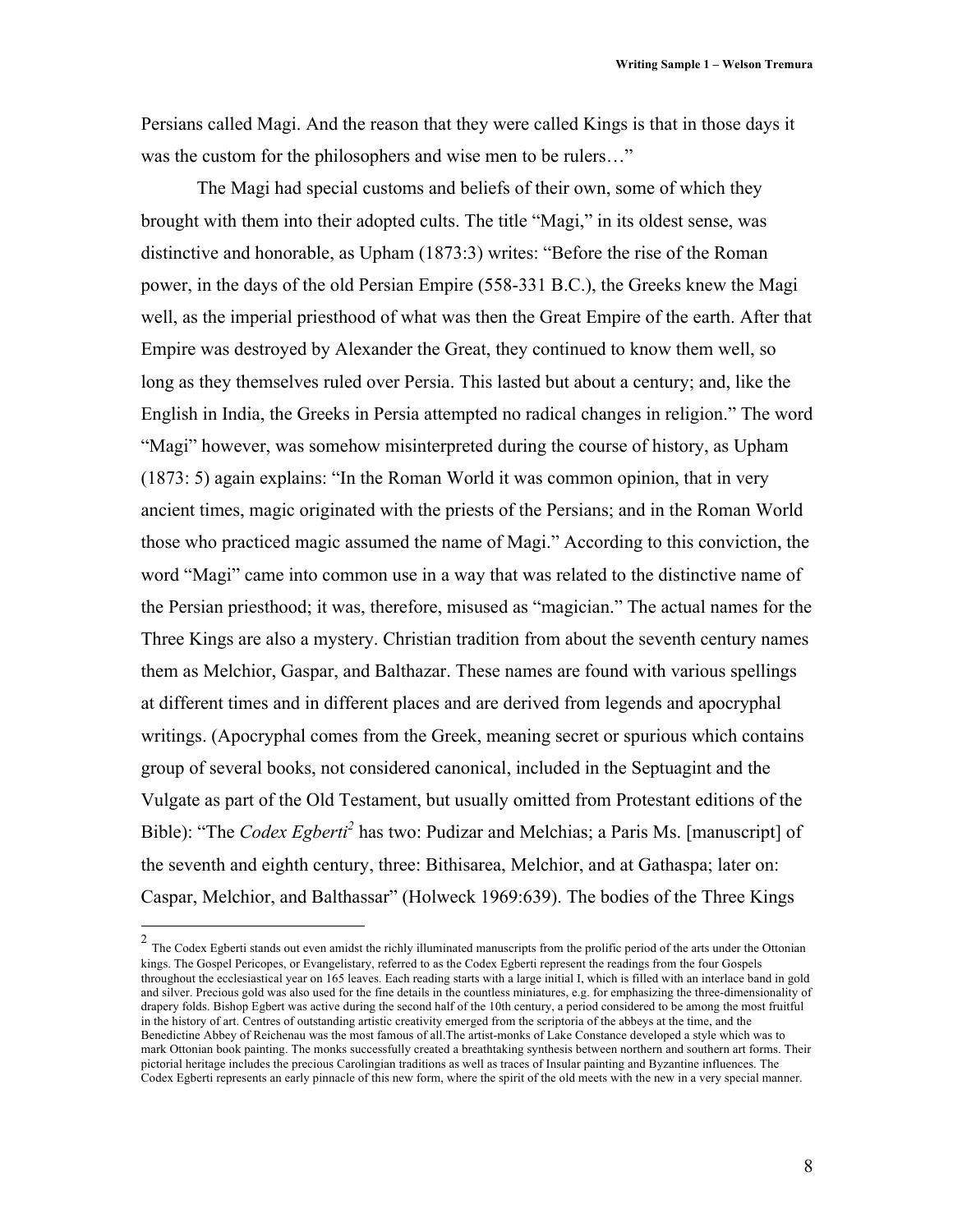after death are said to have been brought to Constantinople by Empress Helen, mother of Constantine, then taken to Milan, and finally to Cologne in 1162 by Frederick Barbarossa. Since that time they have often been called the Three Kings of Cologne (Freeman 1955:68).

#### **The Three Kings in** *Folia de Reis* **Tradition**

For participants in the *folia de reis* tradition, the question of the origin of the Three Kings is often debatable. It is common to find participants in this tradition describing the origin of the Three Kings according to their own background. The existence of Three Kings with different backgrounds may have changed the perspectives of the participants of the *folia de reis* tradition in Brazil. The Three Kings are commonly known in Brazil as Belchior (or Brechó or Melchior, among other variations), Gaspar, and Baltazar. They symbolically come to represent the racial diversity of the Brazilian population. The origin of the Three Kings for the *foliões* (*folia de reis* members) is the result of personal experiences of interethnic contact between the participants in the tradition. The participants learn from their respective families who the Three Kings were, and just as they came from different places, they brought different gifts. The *folia de reis* in Brazil manifests a universal character of the world's Christianity. Furthermore, the origin of the *folia de reis* tradition is not always perceived or narrated in the same way by its participants. Perhaps, because believe and faith in the tradition is constructed based on the different personal views on the character of the Three Kings. Nevertheless, the groups seem to agree that the historical facts narrated about the birth of Jesus are based on the experience and faith learned through tradition and experience. Members narrate stories on the adoration and birth of Christ to anyone that wants to know the origin of the tradition. Joaquim Moreira da Silva, *mestre* (master or leader) of *folia de reis* in the city of Santa Fé do Sul, São Paulo, narrated the following story about the journey of the Three Kings (my translation):

"In the year of the birth of Our Lord Jesus Christ, January 6, the Three Kings Gaspar, Belchior, and Baltazar arrived around midday on the backs of camels. After a long journey from the Middle East that lasted twelve days, and guided by an unusual star, they arrived in the city of Bethlehem. With the Three Kings were a Captain and a Colonel from King Herod ́s palace. These soldiers came disguised as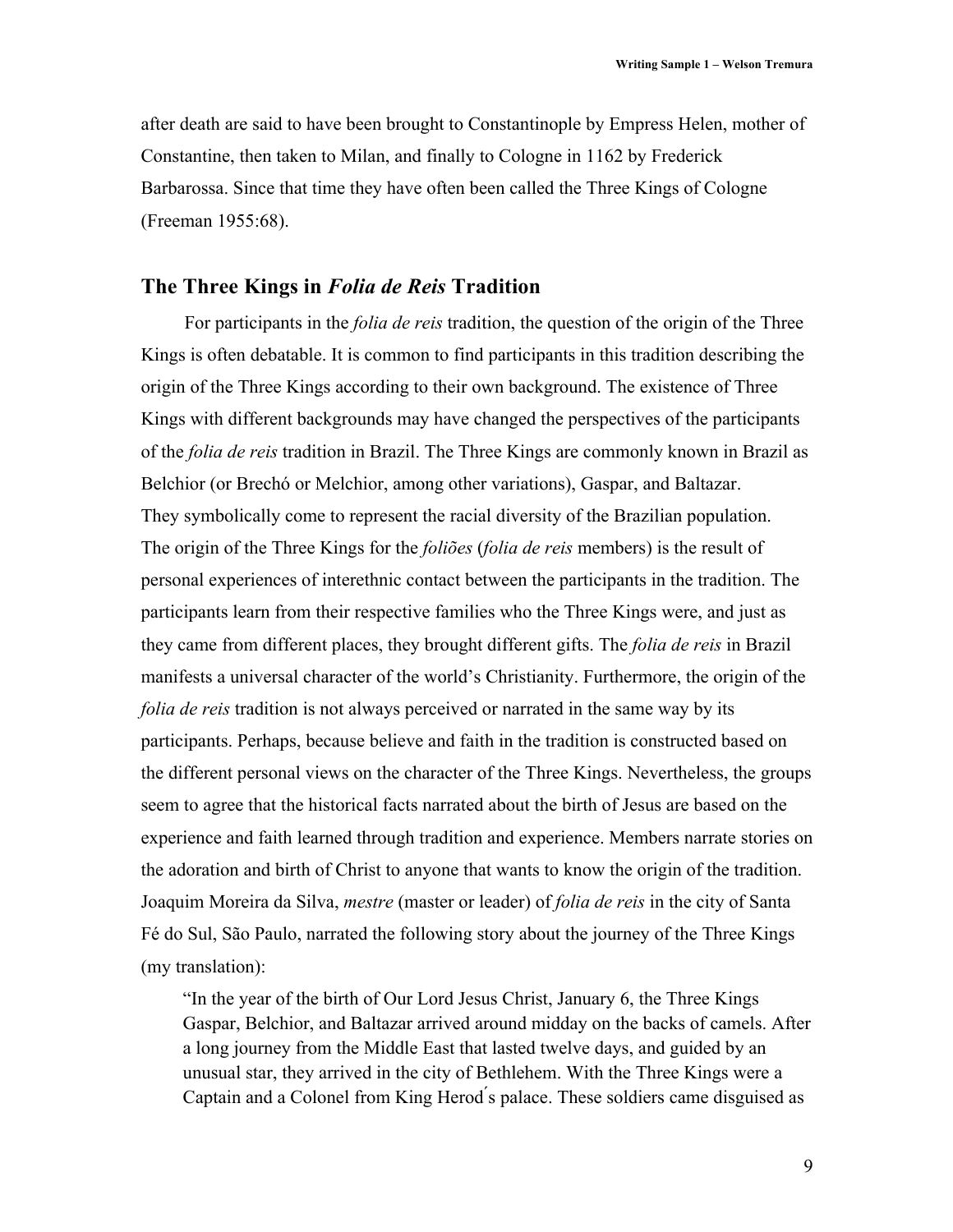the personal security guard of the King's territory. These camouflaged soldiers had in mind the cruel mission ordered by King Herod: to kill the Child! The soldiers also searched for the foreign travelers who initially had stopped by the palace looking for information on the child. The King of Judea was irritated to know that his position as King of the world was going to be shaken by the King of the Jews. The same star that had earlier extinguished Jerusalem's city entrance shone again soon after the Three Kings left the city. This beautiful and large star that also had been seen by the Three Kings in the Middle East the night the Son of Mary was born shone once more in front of them, and from the sky guided the Three Kings to a stable in Bethlehem. After the Three Kings arrived and dismounted their camels, they walked in and found the little boy Jesus, Mary, and Joseph. The Child seemed to be like other children; however, the Three Kings knew that this Child was somehow different. They acknowledged the New King they had been searching for. They kneeled before the Child and adored Him. "Dear Lord we are very happy to find you," said the Three Kings. Soon afterward they gave myrrh to the man, gold to the King, and frankincense to God. Joseph and Mary, happy and thankful for the gifts, blessed the Three Kings. The captain and the colonel, after seeing so much humility in this act and through the Holy Ghost's aid, forgot the cruel mission they had first planned. They followed the mission of the Three Kings; kneeling and adoring the Child they asked for forgiveness. Through Mary, they were forgiven and found salvation. Through the evening the soldiers wrapped themselves in warm clothes and the next day continued their journey to their homeland. The Three Kings, tired after their long journey, went to sleep. During their sleep a dream came to them. They heard a voice saying not to go back to Herod the king because they would be punished as traitors. The Three Kings did not forget their dream and chose a different route to return, avoiding the palace. What might have happened to the captain and the colonel if they had returned to Herod saying they had found the Child but did not kill Him? Or if they had returned saying that they found the King of the Jews and the King of the world, the promised Messiah, the Father for salvation! Herod discovered that he was betrayed and ordered the assassination of all infants less than two years of age (as written in Saint Mathews, 2-16). The soldiers renounced the benefits of the palace...and exchanged their duties as soldiers for the true love of the Father, and of little Jesus, son of Mary. They followed the path of Three Kings. The Three Kings' education and intelligence gave them the title of Kings. The Three Kings asked the Virgin Mary for consent to celebrate a feast in honor of the day they had arrived. The request was accepted. However, lacking resources, sufficient time, and physical space, it was not possible to celebrate at the stable. The Three Kings were also astrologists, musicians, and singers. During their trip home the Three Kings, followed by the Captain and the Colonel, stopped in different places to sing their hymns. They solicited donations to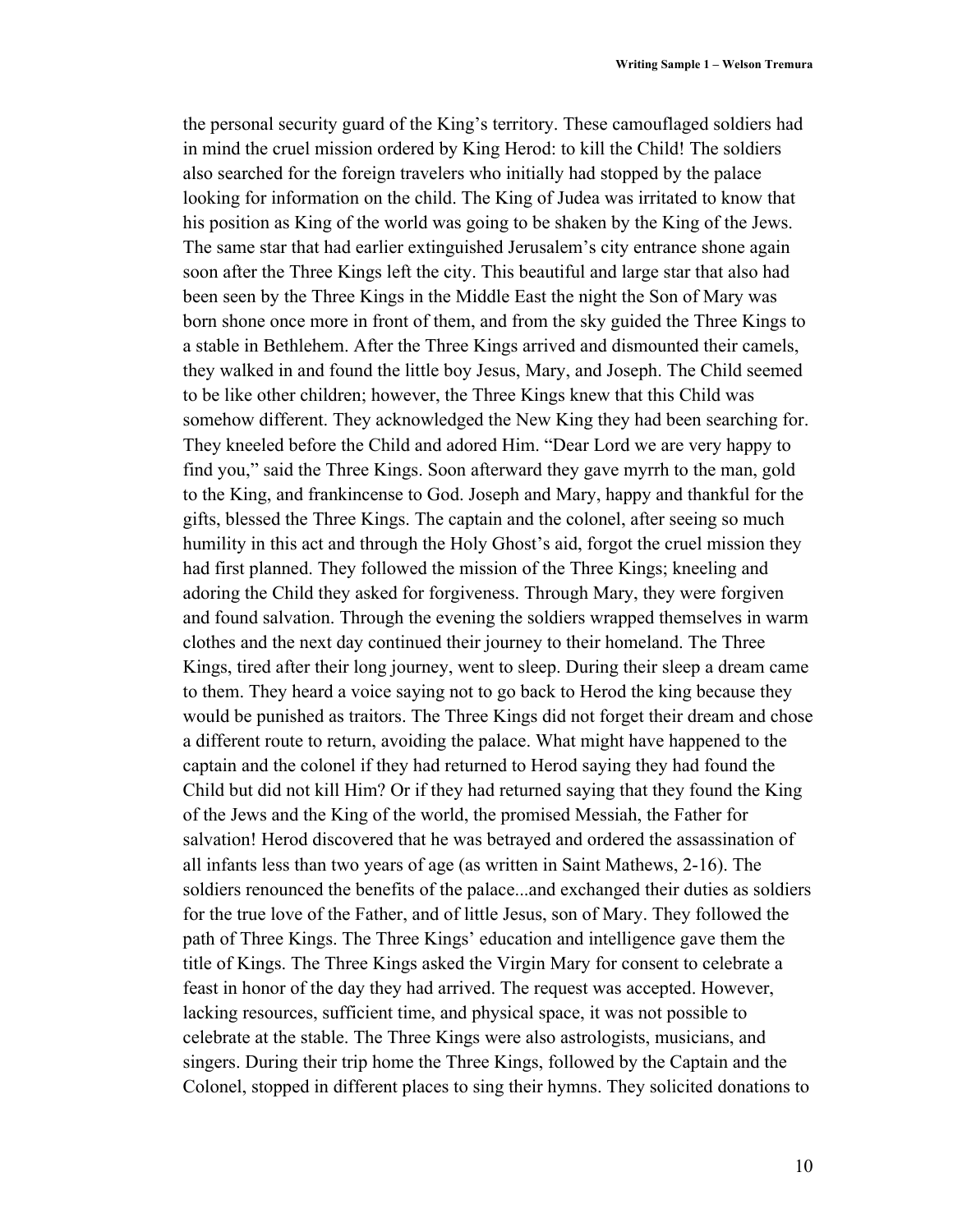collect funds to celebrate the day in which they had the honor of meeting the Father of Salvation, Our Lord Jesus Christ. Singing was the way of acknowledging each donation received. The day they arrived home, their wives were very pleased to know that they were safe and sound. After seeing that they had come from a distance, the wives,… very excited, were glad to see every one coming back, especially after knowing that they had followed an unusual star with no idea where it would take them nor when they would return. This was highly emotional and a very exciting moment for the Three Kings. Their journey was successful for everyone because saw everyone happy. In celebration of happiness and success, together they commemorated their victory day. As long as they lived, every year the Three Kings repeated the same scene in which they found Jesus the infant, Saint Joseph, and the Virgin Mary in a stable. Many people who believed in the enchanted encounter of the Three Kings with the Sacred Family during their journey to Bethlehem followed their example. Through decades and hundreds of years this celebration continues to grow and to expand. Today it has reached the five continents.

#### **The Magi in European Iconography**

 The Magi figures can also be found in different sites throughout Europe. Just as the Epiphany was from early times one of the greatest feasts of the Church, the adoration of the Magi was one of the most popular themes in early Christian and medieval art. According to Beckwith (1966:1), "The scene appears in wall-painting in the earliest Roman catacombs, in the fourth and fifth-century in Santa Maria Maggiore at Rome, on ivory carvings and gold medallions executed in the sixth-century at Constantinople and in various parts of the Near East." Iconographies of the journey of the Magi are good sources for information on the common understanding of the birth of Christ. For instance, in Luke's gospel, Joseph and Mary traveled to Bethlehem from their home in Nazareth to be counted in a census "of all the inhabited earth" ordered by Caesar Augustus. An interesting observation is that none the iconographical information associated with the iconographies ever depict the Gospel of Luke, but only describe the views in the Gospel of Matthew (1:1-2).

In Brazil, the story of the nativity scene described in Luke and Mathew's Gospel is found stamped on the banner of *folia de reis*. The iconographical representation not only describes the *folia de reis* personal liking for the paintings, but also allows the participants to fabricate their own understanding about the characters' present at the site

11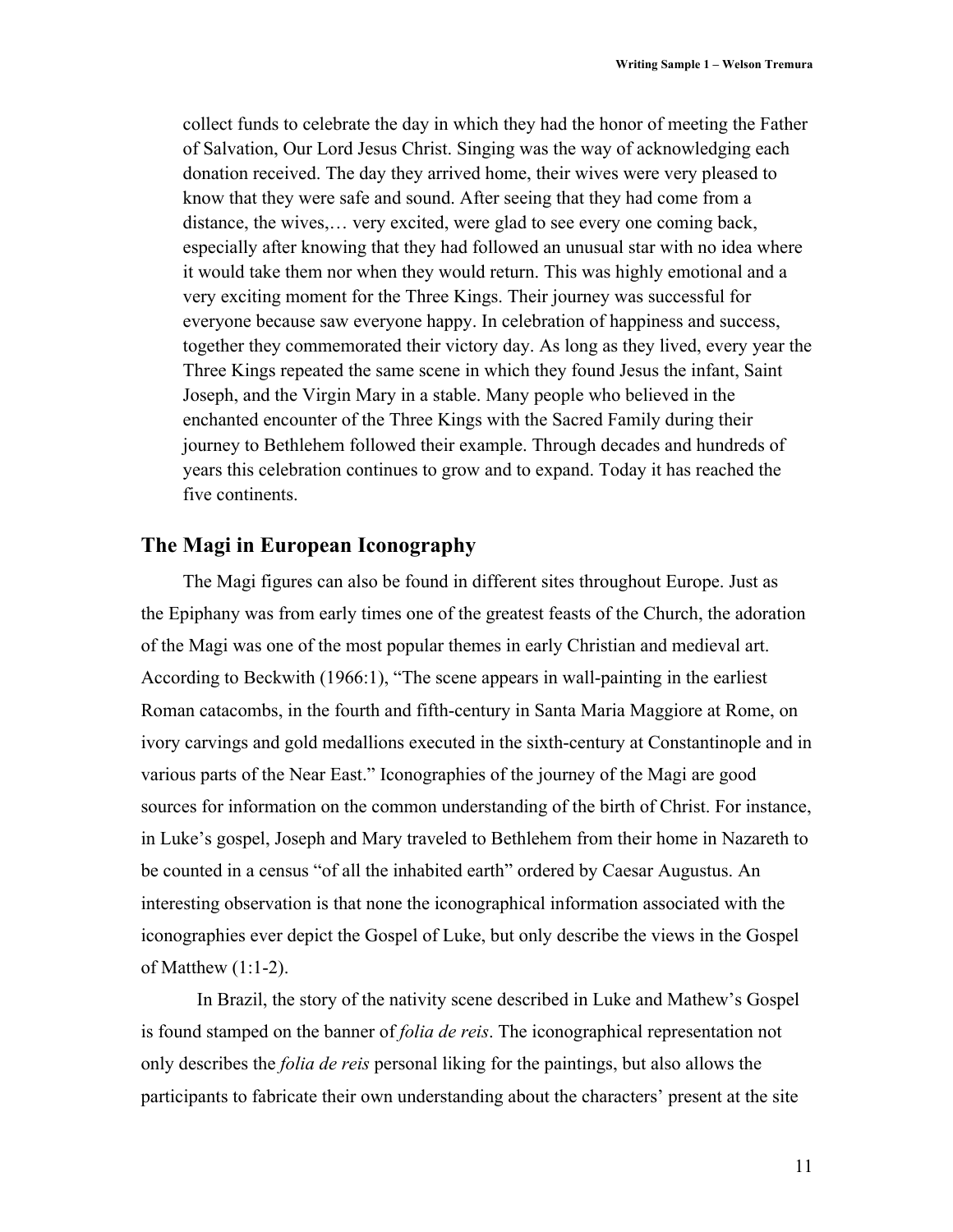of Christ's birth. Additionally, while the Gospel story has inspired devotion and faith through the centuries, it sparks curiosity and interpretations of the story told at the site of Christ's birth. From the number of gifts, the age of the Magi, and their skin colors, these images and depictions reflect the *folia de reis* views on race and the story of the first Noel (the first Christmas in French).

## **Site Examples**

There are several sites where the nativity scene has been depicted and presented as images of the true story of the nativity scene and the Magi's role in the event. In a Sacramentary at Bamberg, Germany, the adoration of the Magi takes place in front of an architectural screen (figure 1.1), as Beckwith (1966:33) writes: "The adoration of the Magi before an architectural screen can be traced back to Carolingian examples, cf. the mid ninth-century ivory book cover, executed at Mertz, Paris, Bibl. Nat. Lat. 9393" (Goldschimidt. op. cit. I, No. 72). In England, a wall painting with the procession of the Kings is found at the Church of Clayton in Sussex, a former county, on the English Channel in southeastern England (Beckwith 1966:21). The Church is a pre-Conquest structure, but the wall paintings appear to date towards the end of the eleventh century. (figure 1.2)



Figure 1.1 (Beckwith 1966) **Figure 1.2 (Beckwith 1966)** 

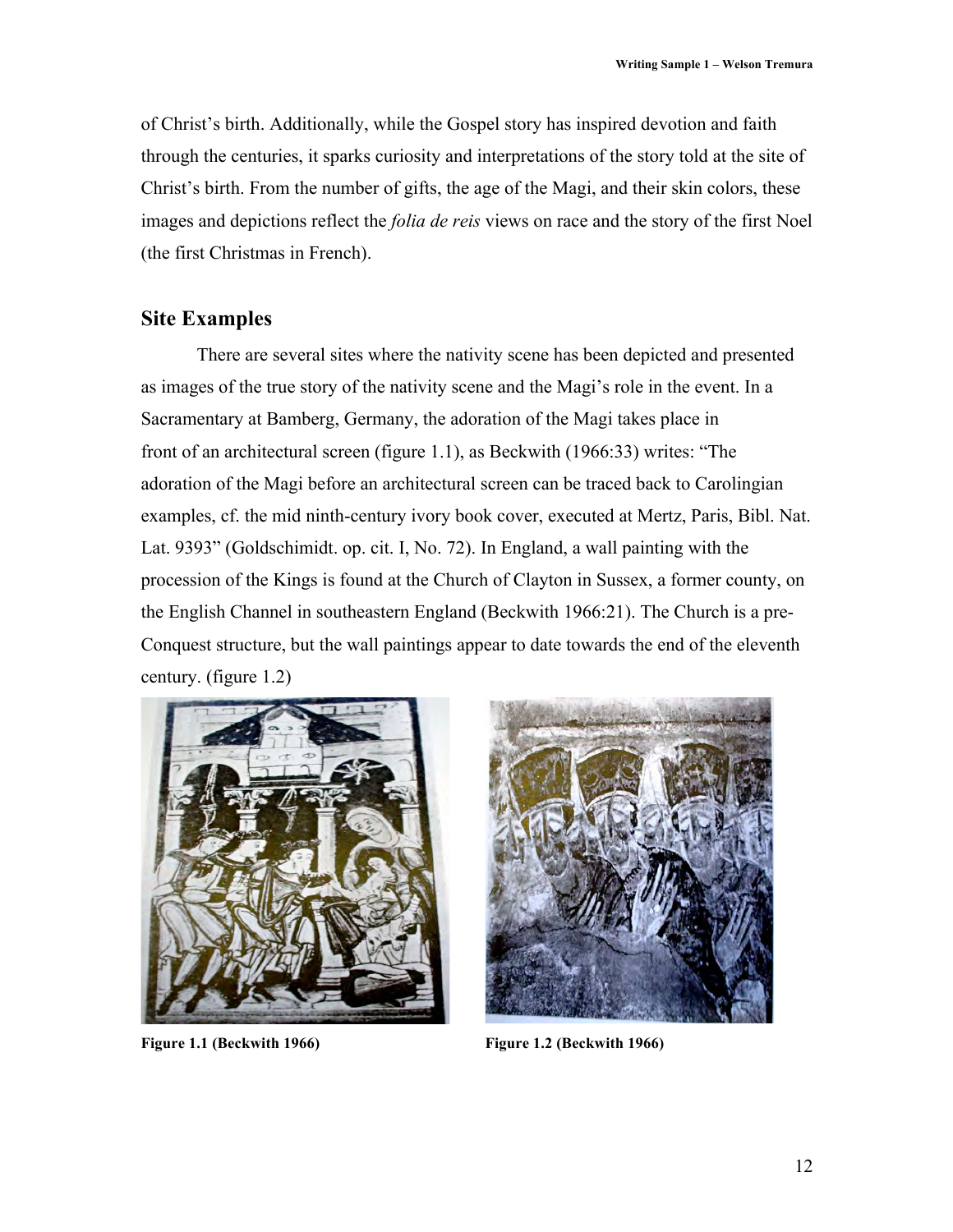The iconography of the Virgin and Child seated under an arch receiving the adoration of the Magi can be traced to Ottonian models (this term is derived from Otto III, son of Otto II, born in Kessel, Germany). An example of the adoration of the Magi is found at Reichenau, at the Court School of Otto III in Munich. This work is found in the Gospel Book of Otto III (997-1000) (See Figure 2.1). One of the earliest representations of the Magi in Spain dates from the first half of the twelfth century. It is from a carving in the Church of Santa Maria at Uncastillo, Zaragoza, where a stone tympanum includes a relief of the adoration of the Magi on the north portal of the Church (see Figure 2.2).





**Figure 2.1 (Beckwith 1966). Figure 2.2 (Beckwith 1966).**

#### **PAINTING**

The paintings of the Franco-Flemish Jan Mabuse in 1497-1507 provide a notion of who these three men were who came from the East to adore the baby Jesus. Through the description found in these paintings, Brockwell (1911) was able to describe several characteristics of the physical appearance and dress of the Three Kings. Because his description (1911:1-6) is so clear and poetic, it is included here in almost its entirely:

[The scene is laid amid the ruins of a quasi-real Gothic Palace, the dislodged walls of stone and brick symbolize, together with the upturned tiles of the pavement, the down fall of the pagan dispensation of the Birth of Christ (**Plate I**).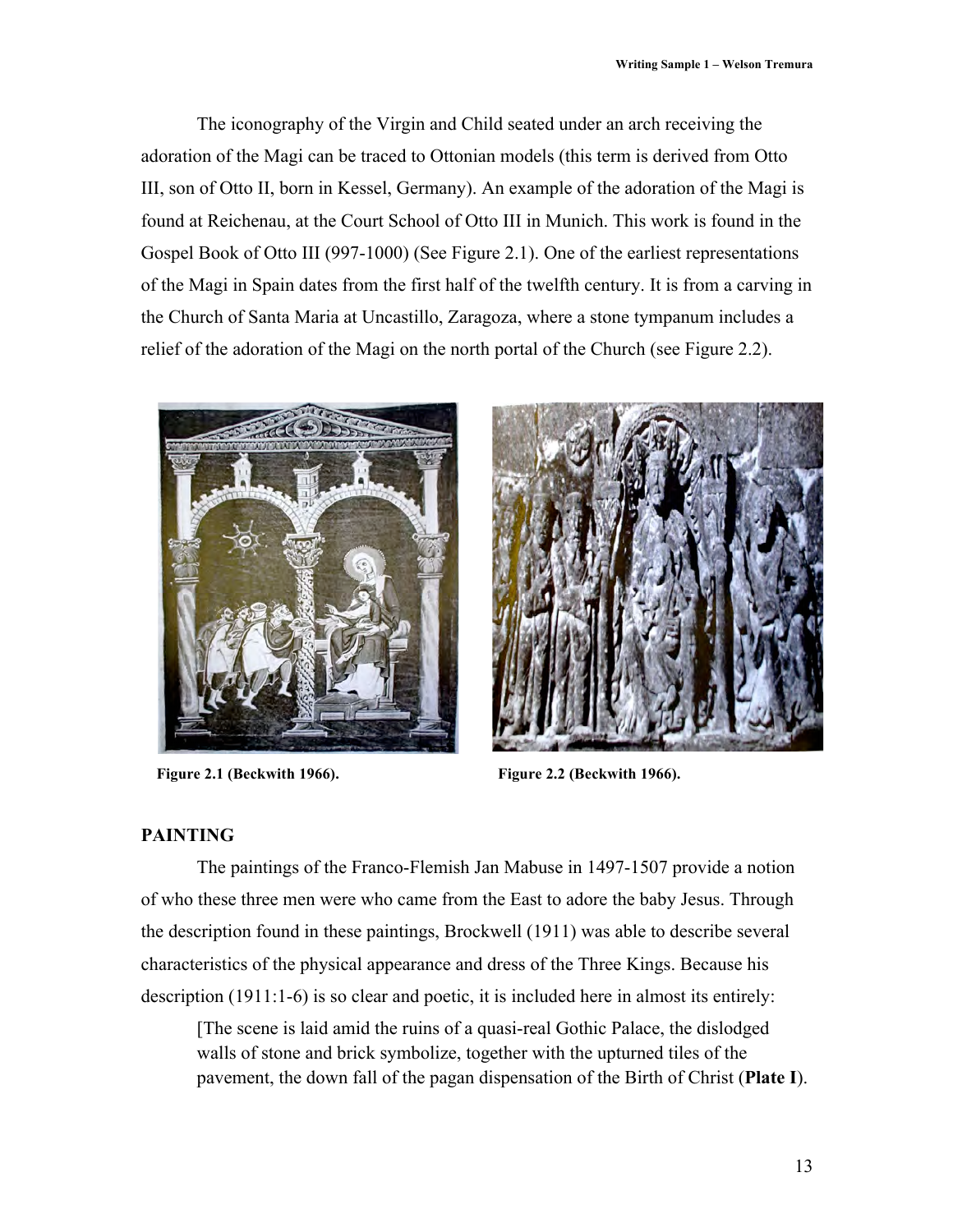The virgin is seated in the center, and seen nearly in full face towards the spectator. Her hair falls in curly locks on to her shoulders; her downcast eyes regard the Infant Christ whom she holds on her right knee. She is clad in a dark red under-skirt and loose sleeved blue rope, cut sufficiently low at the breast to show a little fine linen beneath; her robe, held in position at the neck by small gold ornaments, envelops her person, and falls in numerous ample folds and sharp arbitrary breaks to the pavement, which occupies the full breadth of the foreground. With her left hand she holds the stem of a pyx or chalice containing gold coins. The Divine Child, with a cruciform nimbus floriated, holds one of the coins in His left hand as a token of His acceptance of the gift of gold just offered by Jaspar (or Gaspar), King of Tarsus. The oldest of the Magi, represented as a man with gray hair, a cloven-shaven face, and a wart on his cheek (**Plate II**.), kneels on the right. He is seen almost in profile to the left, his hands joined in adoration. He wears a gold-patterned damask robe, and a dark red loose-falling mantle, the latter ornamented with sprays of floral design, and lined and edged with fur; round his neck he wears a gold collar, set alternately with sapphires and rubies. Before him, in the centre of the tiled pavement foreground, lies his elaborated sculptured sceptre or mace, adorned with the figure of Moses, holding in his hands the open Book of the Law. On the ground at his side is placed his crimson cap, lined and trimmed with fur (**Plate III**); round it is a chain of gold with links set with jewels, while the brim is edged with seed pearls. Near by, on the edge of the Virgin's robe, is placed, as if by accident, the cover of the chalice. It is inscribed: ROI IASPAR. On the right, behind and beyond King Jaspar, stands forward Melchior, attired in a highly ornamental tight-fitting coat of gold, and in a sea-green robe edged with two rows of pearls (**Plate IV**); a gold flecked girdle passes around his waist, his brocaded loose-sleeved, ermine-lined mantle falls to the ground in ample folds, the sleeves being three times tied with black silk chords. His rich red peaked bonnet is lined with blue and decked with pearls, his fancifully bejeweled crown being super-posed upon it. Melchior, who is long-haired and bearded, and should make an offering of frankincense, holds before him in his outstretched, strong-lined right hand a highly ornamental monstrance; his left hand falls by his side. From the left of his very varied and thickly peopled composition advances Balthazar, the dusky King of Saba, with scanty beard (**Plate V**). He is attired in a rich gold-shot tunic woven with floral designs;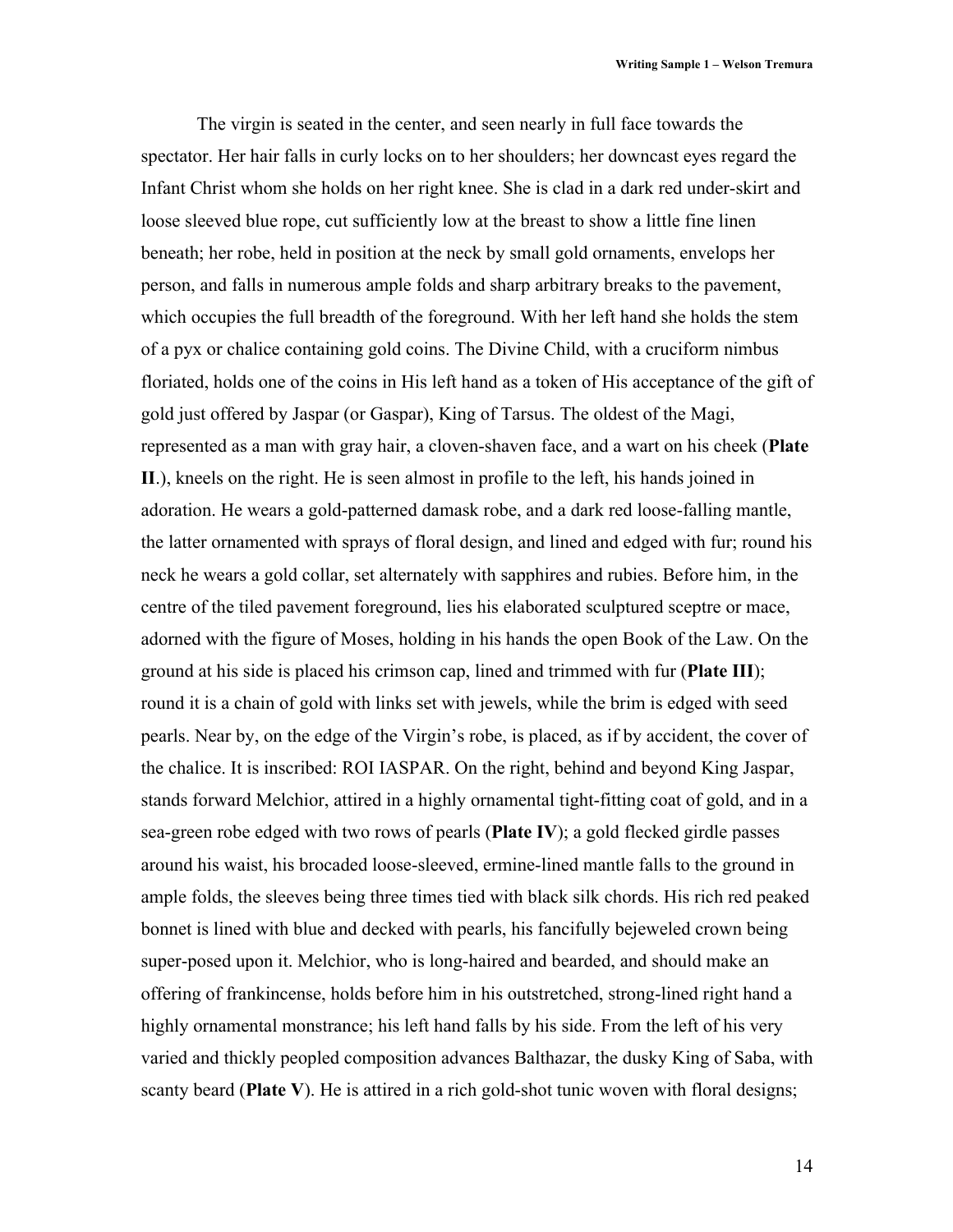his ample fur-lined red mantle, the sides of which are attached across the chest by a ribbon of juicy green, is edged with a highly ornamental border of rubies, sapphires, and black pearls. The puce-colored scarf wound round his waist and hanging down by his left side, together with the loose-fitting orange garment covering his lower limbs, intensifies the effect of his splendid appearance. He holds out before him in both hands, in token of his traditional offering of myrrh, and elaborate Gothic monstrance (or reliquary) of gold, with *puti* at the summit. The foot of the vessel is revently protected from his touch by a long, white silk shawl, which is passed round his neck in stole-like fashion; it has fringed ends and hangs down elegantly before him; the border of the shawl is embroidered in pink, with light blue characters denoting the legend: SALVE REGINA, and in continuation to the right, letters which, with some element of dough, may be interpreted: MDVII. King Balthazar wears a sumptuous headdress of dark blue velvet wrought with gold floral designs, the gilt rim edged with rubies mounted in gold, and pearls set in white rosettes that are placed in a blue field (**Plate VI**). Beneath this regal head-dress he wears a copious head-covering of precious dark blue material, trimmed with a red border; on it is inscribed in waving line the artist characteristic signature IENNI . GOSSART . OG . MABU. From the lower edge of his red border depends a row of pearl ornaments. On the summit of the crown may be read his name: BALTASAR. Between the standing figure of Balthazar and the seated form of the Virgin, but placed some distance away and in the background, may be observed St. Joseph, bearded and clad in simple robe; he enters silently upon the scene and leans his left hand on his staff and his right against the portal at his side; he gazes fervently upwards towards the sky. On the extreme left of this wellknit composition, and far removed from the six principal figures, are dimly observed, behind a two light window, a middle aged man wearing a bronze-colored and turban-like head-covering. High above their heads luxuriant plants are already growing in the clinks of the down-fallen brick edifice, and a withered tree raises its branches. More towards the front are grouped three courtiers in attendance upon Balthazar. The mantle of the King of Saba is held up by a youth standing on a raised step; he wears a light blue and green patterned and quartered robe with dark red sleeves; a red and gold pouch at his side, and a red cap tied with blue strings and bejeweled in front. By his left side is a middle-aged Oriental man-at-arms with his lilac-purple turban piled high on his cranium (**Plate VII**);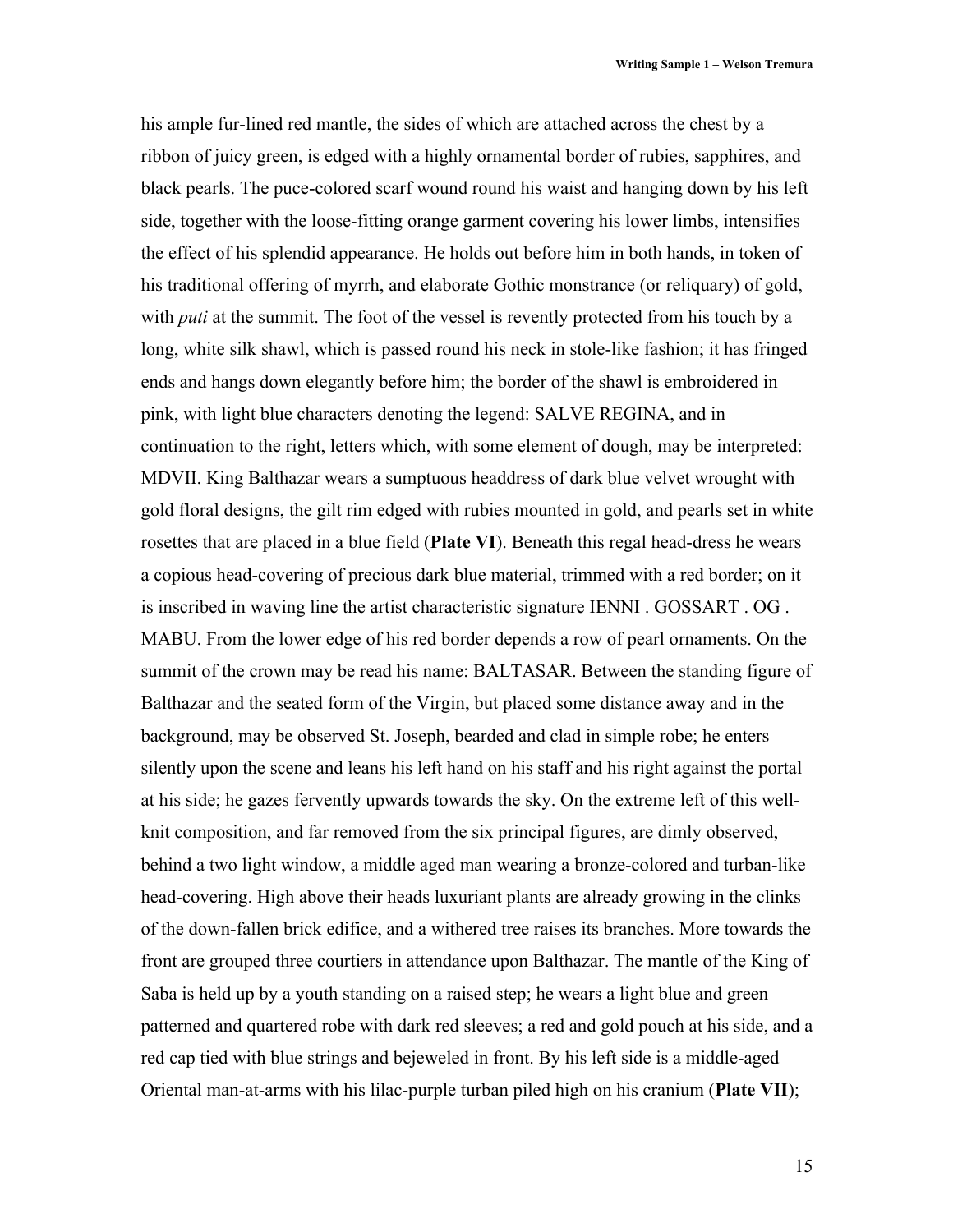his fur-lined robe is left open at the neck to show a gold-trimmed under-robe; round his neck he wears his torque or metal gorgeret inscribed with part of the artist's name: IENNINE GOS . . .]

 The plates (see Figure 3) in which Mabuse describes the Magi are highly ornamented. His descriptions reflect the elegant northern European views on the scene of the adoration of the Magi. In contrast, the southern European painters and sculptors seemed to have presented a more simplistic view of this particular event. This is perhaps associated with the perception that northern Europeans had a wealthier life style than southern Europeans. The adoration of the Magi seemed to be a fairly popular theme for painters in northern and southern Europe during the early fifteenth century. These iconographic representations are evidence of the development of the Magi tradition in Europe. The tradition was carried into Brazil where the event of the adoration of the Magi is very often depicted as bucolic and placed outdoors, usually at a crèche (manger scene). All seven plates are found in Brockell's "The Adoration of the Magi by Jan Mabuse" (1911) and are reproduced here in Figure 3.

**Figure 3 (Plates I – VII from Brockwell 1911).**



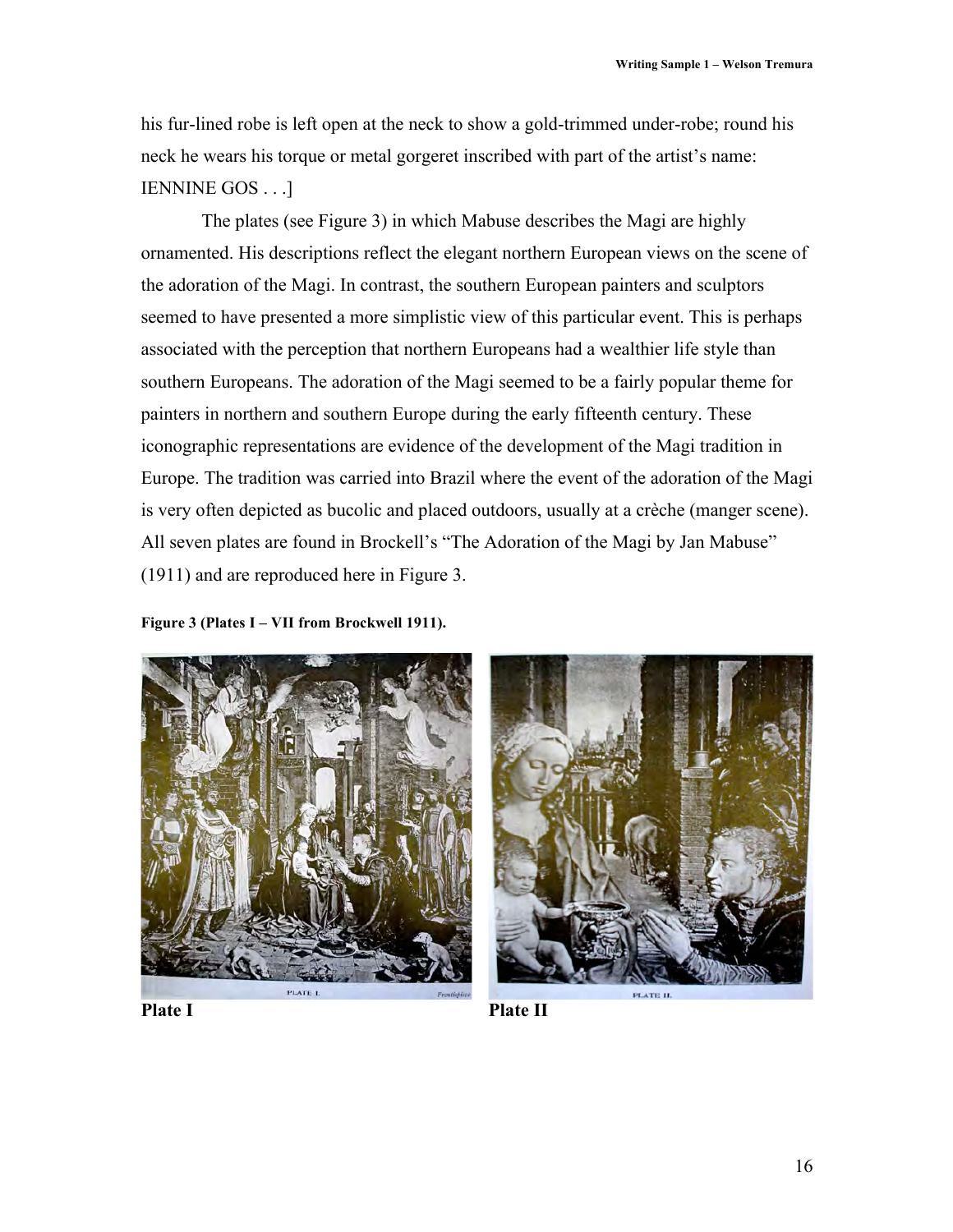



PLATE III.



PLATE IV.



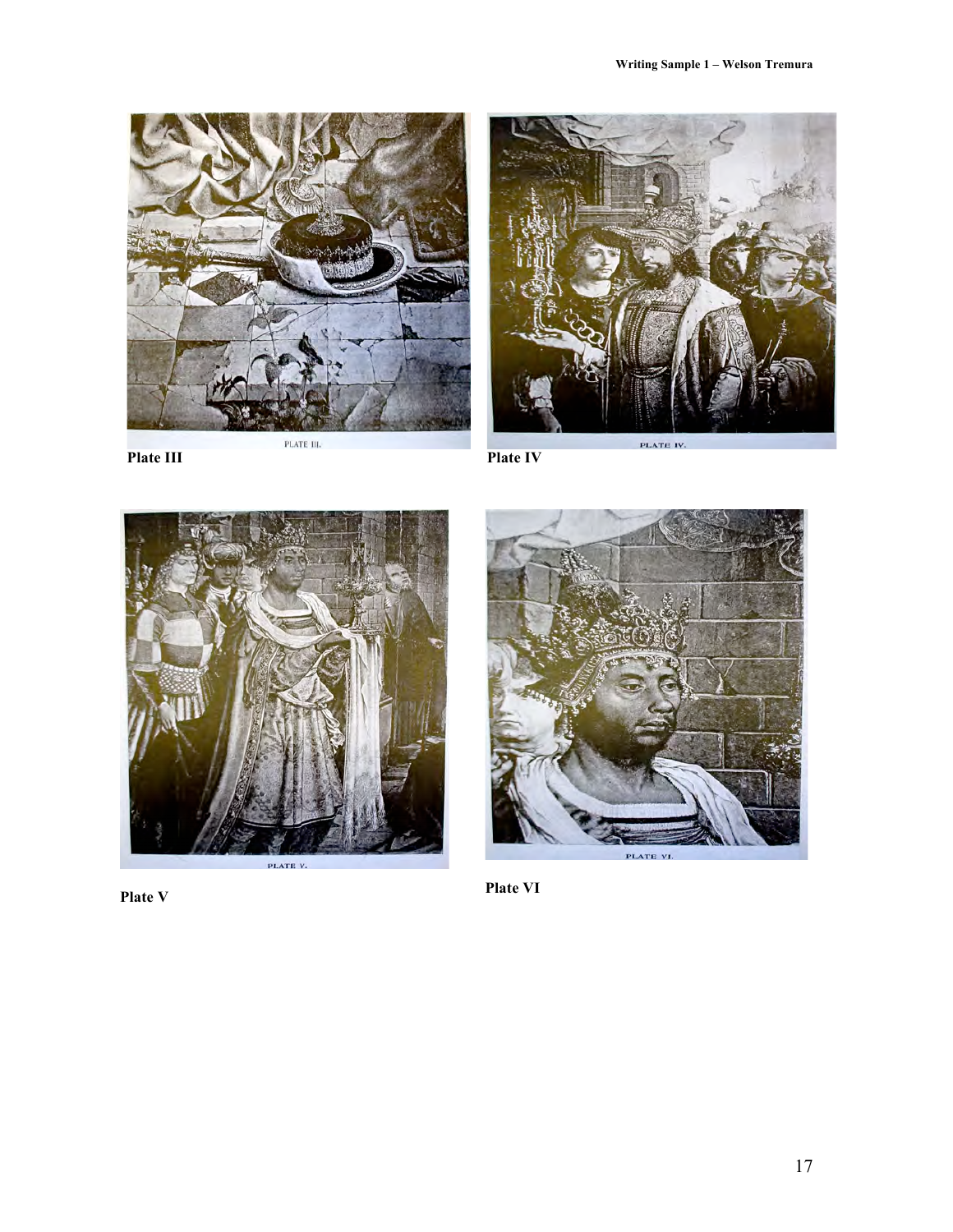

#### **Plate VII**

 Schwartz (1993) lists several other painters who represented the theme of the adoration of the Magi (including Gentile de Fabriano, Rogier van der Weyden, Masaccio, Domenico Veneziano, Sandro Botticelli, Hieronymus Bosch, and Diego Rodríguez de Silva y Velázquez) and provides internet links to photographic examples. A number of these are included here (Figure 4) to exemplify the perception early iconography had over people in Europe as well as to create a body of material that the reader can use for comparison with Brazilian *folia de reis* costumes and other regalia depicted in this research. What will become obvious is that northern European (and northern Italian) depiction of the nativity scene emphasize rich clothing, fancy settings, and a general opulence, while Portuguese and Spanish depictions emphasizes the humility and simplicity of Jesus' birth.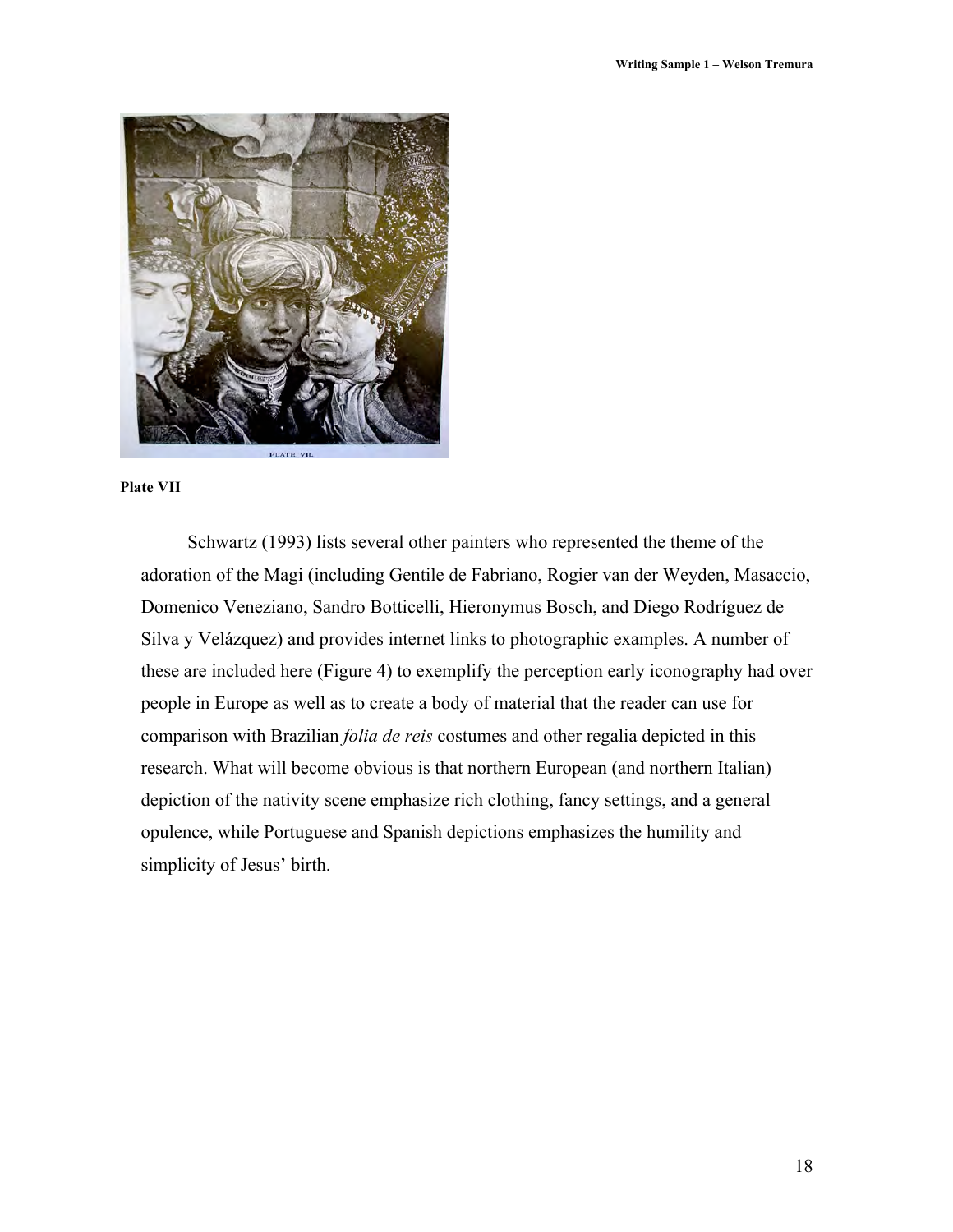#### **Figure 4. Eight paintings from the Renaissance, depicting the Magi.**



Gentile da Fabriano – Florence, 1423 http://www.kfki.hu/~arthp/html/g/gentile/



Rogier Van der Weyden – Flemish, c.1452-55 http://www.abcgallery.com/W/weyden/weyden.html



Masaccio – Florence, 1426 http://www.kfki.hu/~arthp/html/m/masaccio/



Domenico Veneziano – Florence, 1440-43 http://www.kfki.hu/~arthp/html/d/domenico/venezian/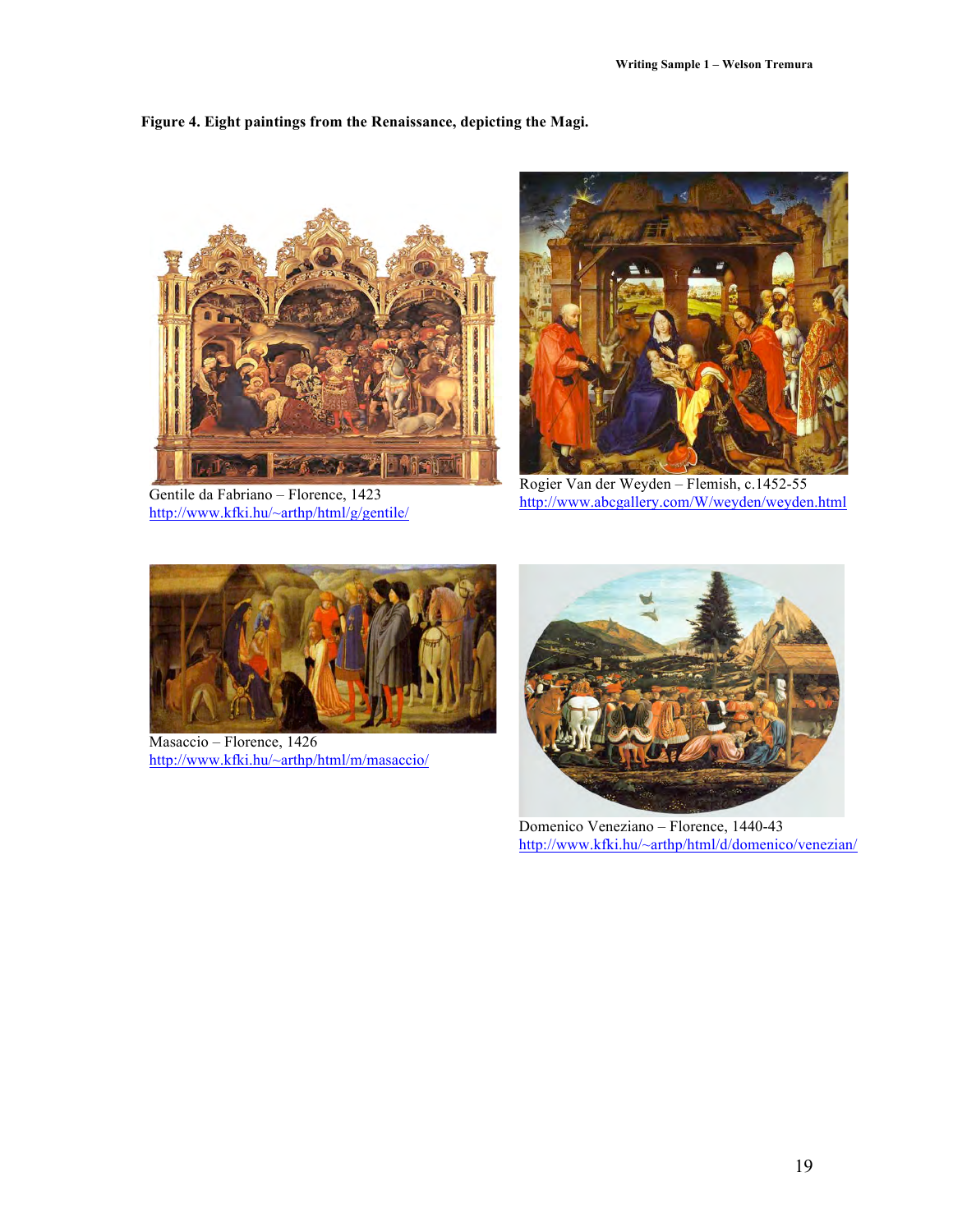

Sandro Botticelli – Florence, c1475 http://www.kfki.hu/~arthp/html/b/botticel/index.html



Hieronymus Bosch – Netherlands, 1510 http://www.kfki.hu/~arthp/html/b/bosch/index.html



Diego Rodriguez de Silva y Velázquez – Sevilla, 1619 http://www.kfki.hu/~arthp/html/v/velazque/



Benozzo Gozzoli – Florence, 1440-41 http://www.kfki.hu/~arthp/html/g/gozzoli/1early/

Throughout the Renaissance painters were fascinated in depicting the birth of Christ in their images representing the theme of the adoration of the Magi. Gentile da Fabriano (circa 1370-1427) was an Italian painter in the International Gothic style. Originally named Gentile di Niccolò di Giovanni di Massio, he was born in Fabriano, Ancona Province. Much of his work has been lost, but what remains shows the influence of the French and Flemish edition of the International Gothic style then current in Lombardy. His work is characterized by sparkling color and graceful figures with animated and smiling faces. Gentile was active in a number of Italian cities. In Venice in 1411, for example, he executed frescoes for the Ducal Palace and greatly influenced Pisanello and the early Venetian school. In Florence in 1423 he painted his masterpiece,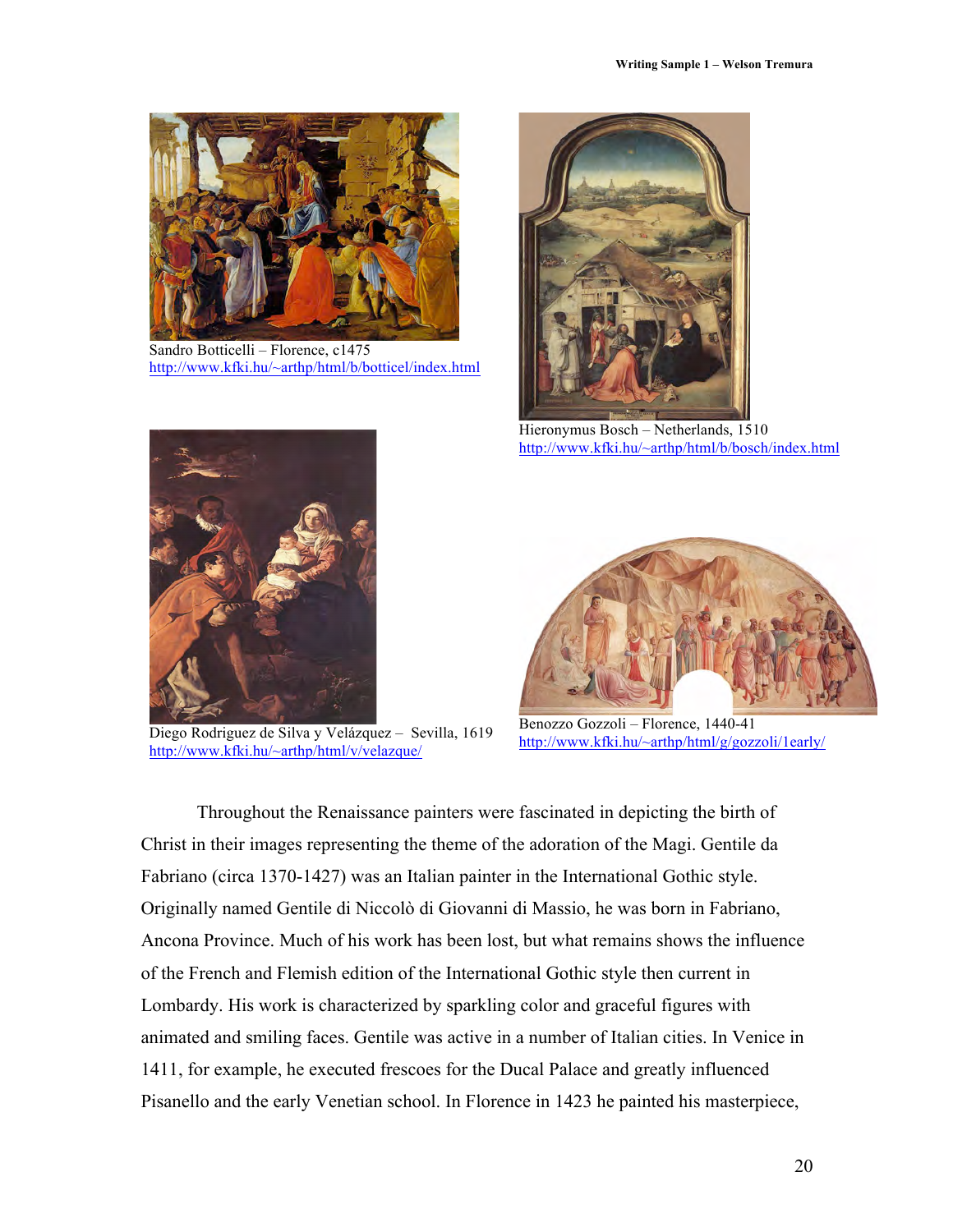"Adoration of the Magi" (in Uffizi gallery), and in Rome in 1427 he painted frescoes illustrating the life of Saint John the Baptist (in Saint John Lateran Church) and the Holy Family (in Santa Maria Maggiore Church).

 Rogier van der Weyden (circa 1399-1464), the leading Flemish painter of the mid fifteenth century, is known principally for his sensitive, deeply moving renderings of religious themes. Mostly notably is his late masterpiece, "Adoration of the Magi" (in the Alte Pinakothek, Munich). Masaccio (Tommaso di Ser Giovanni di Simone) (1401-27?) is the first great painter of the Italian Renaissance. He inaugurated a new naturalistic approach to painting that was concerned less with details and ornamentation than with simplicity and unity, less with flat surfaces than with the illusion of three dimensionality. Together with Brunelleschi and Donatello, he was a founder of the Renaissance. Only four unquestionably attributable works of Masaccio survive, although various other paintings have been attributed in whole or in part to him. Masaccio, originally named Tommaso Cassai, was born in San Giovanni Valdarno, near Florence, on December 21, 1401. His "Adoration of the Magi" (now in the Staatliche Museen, Berlin), was a simple, unadorned edition of a theme that was treated by other painters in a more decorative, ornamental manner.

 Domenico Veneziano (circa 1405-61), Italian painter, was one of the chief innovators in early Renaissance painting in Florence. While many of his paintings have been lost and others are of doubtful attribution, three works remain that illustrate his style. The *Carnesecchi Tabernacle* (circa 1440, in the National Gallery, London), a fresco, is an early work that reveals the influence of the earlier Florentine master Masaccio. The "Adoration of the Magi" (circa 1440, in the Staatliche Museen, Berlin) contains a well-developed landscape background that was unique in Florentine art of the time and paved the way for further Renaissance landscape developments. The Santa Lucia dei Magnoli Altarpiece (circa 1445, in the Uffizi Gallery, Florence), painted in pale, cool colors and bathed in strong, white light, has a clarity and lightness that was Domenico's most important contribution to Florentine art and was an alternative to the heavy monumentality characteristic of Masaccio's style.

 Sandro Botticelli (real name Alessandro di Mariano dei Filipepi, 1445-1510) was one of the leading painters of the Florentine Renaissance. He spent almost all of his life

21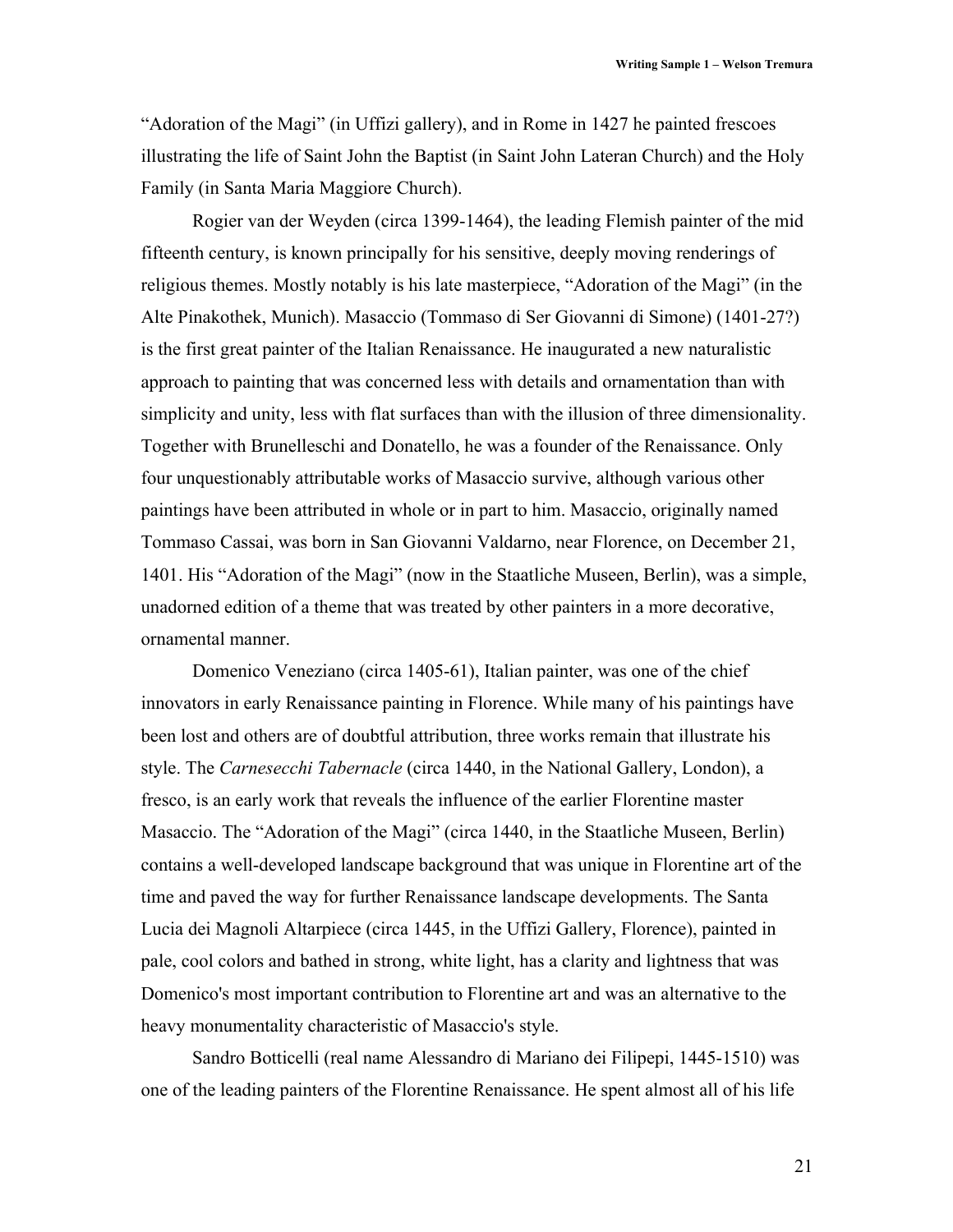working for the great families of Florence, especially the Medici. He painted portraits of them, such as "Giuliano de' Medici" (1475-76, in the National Gallery of Art, Washington, D.C.) and the "Adoration of the Magi" (1476-77, in the Uffizi gallery, Florence), in which members of the Medici family appear.

Hieronymus Bosch (circa 1450-1516), was one of the most famous Flemish artists of the sixteenth century. He was known for his large, enigmatic panels illustrating complex religious subjects with fantastic, demonic imagery. Two of his most popular works are the "Adoration of the Magi" and "Christ Carrying the Cross." Diego Rodríguez de Silva y Velázquez (1599-1660), Spain's greatest baroque artist, belongs to the triumvirate of Spanish painters which also includes Francisco de Goya and El Greco. In his "Adoration of the Magi" (1619, in the Prado, Madrid), the artist painted his own family in the guise of Biblical figures, including a self-portrait as well.

Another important iconographic representation of the adoration of the Magi is found in the Chapel of the Magi in the Medici Palace in Florence, Italy, which Cosimo il Vecchio built (starting about 1444). The Chapel is famous for the series of wall paintings by Benozzo Gozzoli (1420- 97), including "Angels in Adoration" in the rectangular apse and "Journey of the Magi" in the large hall. Painted during the years subsequent to 1459, they are the masterpieces of this painter.

 These paintings and sculptures are representations of the adoration of the Magi in Europe during the Renaissance period, which covers roughly two-hundred years between 1400 and 1600 (Schwartz 1993). Paintings and iconographical examples are reliable evidences of the adoration of the Magi throughout history. They tell us that the depiction of the adoration of the Magi represents an old Christian virtue: faith in God. Faith is revealed not only with sacred books but also through the visual representation and characterization of historical events. Through these paintings people in the Renaissance and throughout subsequent history created perceptions of the Magi. The painters' perceptions of the birth of Christ throughout history brings in one more concept in the understanding of the mystery surrounding the character and origin of the Magi described in Matthew's gospel: participants in the *folia de reis* tradition through the Magi's intermediation with the divine believe one can achieve anything in life.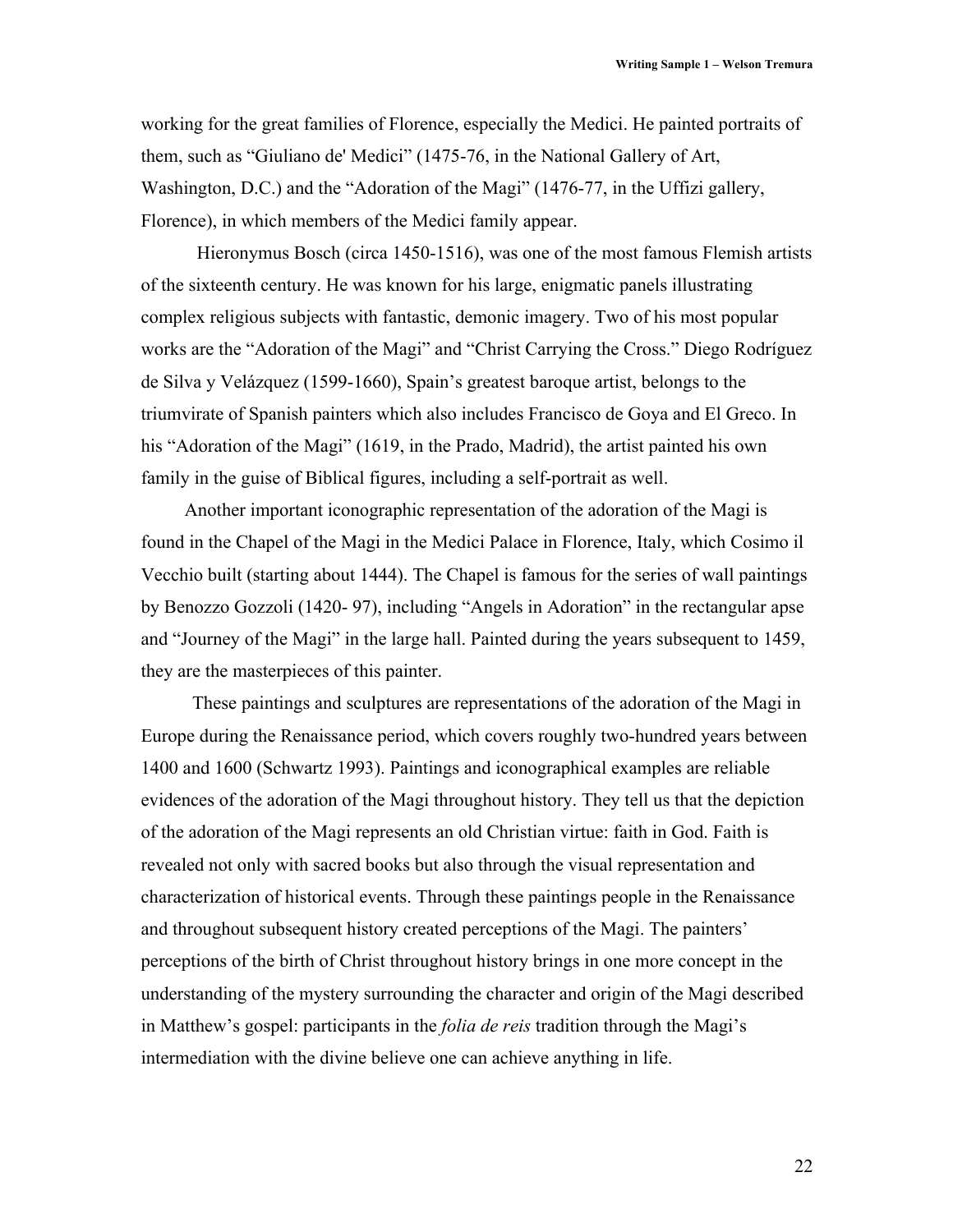Because the *folia de reis* is an oral tradition, they also rely on visual information, such as paintings and figures to create their religious organization. The illustrations of the nativity scene in Figure 4 are not only examples of historical paintings describing the nativity scene, but are sources of material painted on *folia de reis* banners. The Magi, because of their special place within the cosmological hierarchy have the power of healing sickness and of giving and promoting wealth. Their power is unlimited, say the participants. *Folia de reis* tradition dictates that the power, which can be acquired through personal faith, cannot be used for promoting personal revenge or to take advantage of others. It is very important that a participant accept the Magi with good intentions and with an open heart.

 These scenes are not only samples of historical paintings depicting the nativity scene, but are sources of information and inspiration to *folia de reis* banners (*bandeira sagrada*) which ultimately is the physical object that identifies each tradition and provides for its key symbolic form of activity. It not only identifies the group, but also symbolizes the journey the Three Kings made to Bethlehem and the intention of the members of the group like the Magi to go on a journey. The colors used to embellish the banner represent and symbolize the colors adorning the clothes used by the Three Kings at the birth of Christ. Although the colors may vary from group to group, it is common to find a colorful material with bright pigments. The banner is adorned with lace, silk paper, mirrors, and artificial roses resembling those used in ancient Catholic traditions of saint veneration. Many *folia de reis* participants write personal requests on a piece of paper and attach them to the banner. Pictures of family members are sometimes clipped next to the image of the Holy family. The gesture of attaching family requests and pictures of loved ones reinforces a group's faith in the Three Kings and personalizes the banner.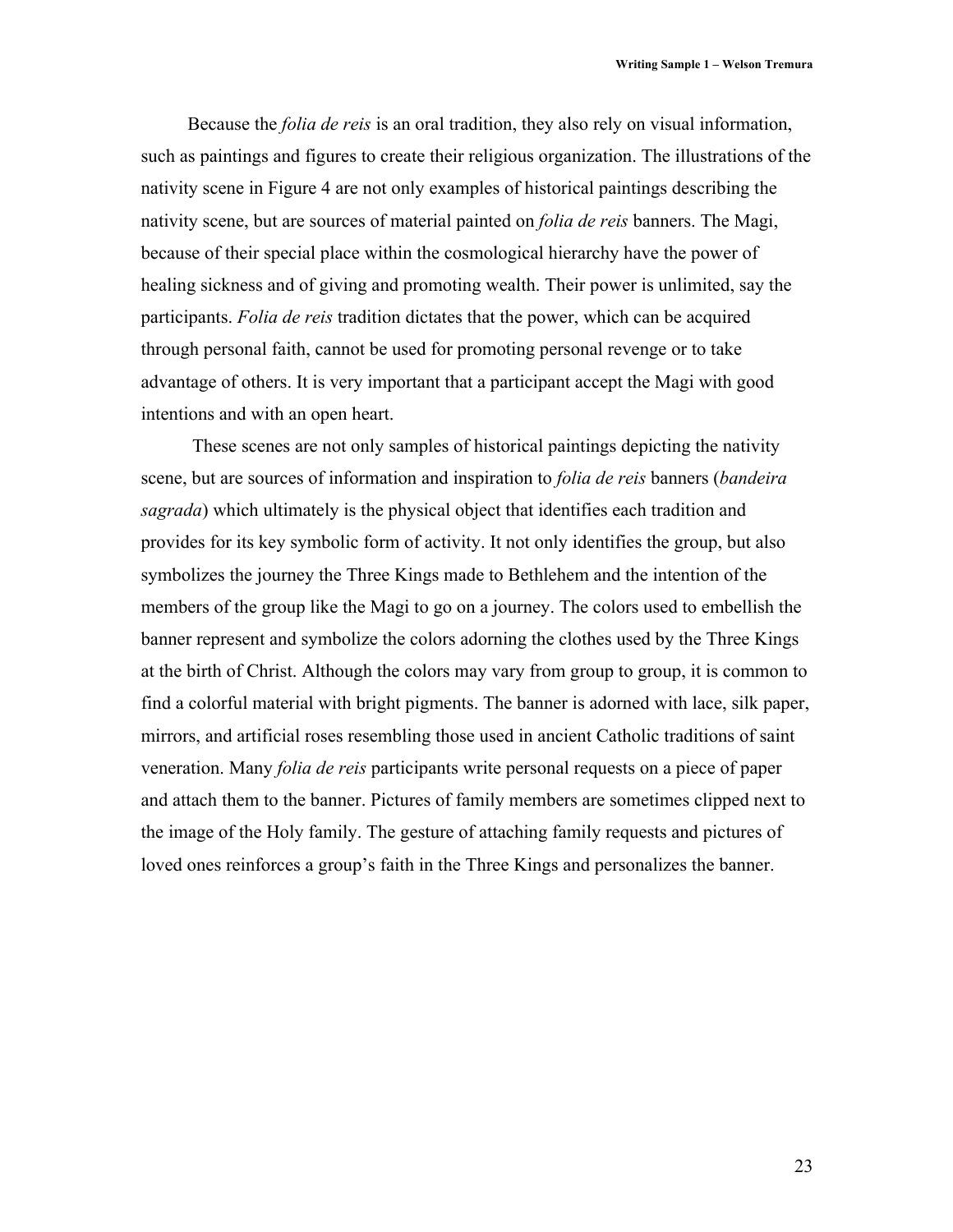

**Folia banner 1 (photo by the author) Folia banner 2 (photo by the author)**



#### **Conclusion**

This research has explored historically the many possibilities for the Three Kings' origin associated with the birth of Jesus Christ and has presented an historical analysis of the words *folia* and *reis*. Even though scholars may see the Magi's story interpretative, it represents the people's view and their acceptance becomes the truth. In this way, the participants in the *folia de reis* tradition in rural Brazil validate the story of the Nativity as they were told, and the tradition is reinforced through paintings, sculpture, architecture, and other historical attributes. The history of the Magi and how they came to Jesus is also part of the story explained by the Gospel of Matthew. However, this Gospel seems to give a much different picture of events surrounding Christ's birth, following a less mystical course. In this scenario, the Magi came from the east, following a star, which has been considered to be an alignment of planets or a comet. In either scenario, Christians agree that the Bethlehem star was a unique astronomical event. These assumptions and historical events reflect the deep-rooted aspects which surround the birth of Christ and the Magi's real story. In any case, the story described in this research through pictures, paintings, stories, scenarios, and carvings is still being used in *folia de reis* tradition and is the inspiration for songwriters and leaders of certain Brazilian communities.

As proposed there are many possibilities for the Three Kings' understanding and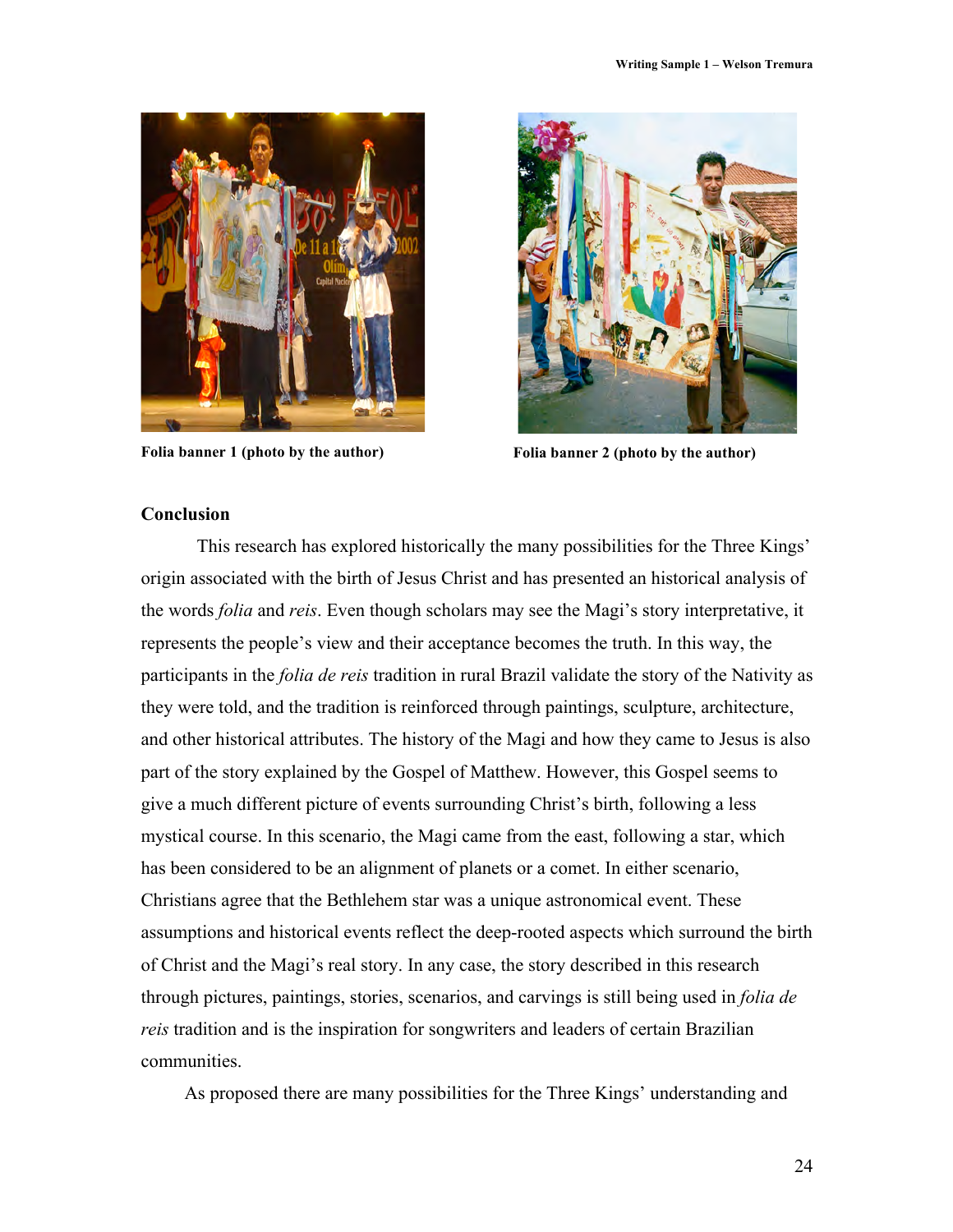role mediating *folia de reis* tradition. Even though scholars may see the Magi's story interpretative, it represents the people's view and their acceptance becomes the truth. In this way, the participants in the *folia de reis* in remote Brazil validate the story of the Nativity as they were told and depicted on the banner, and the tradition is reinforced through paintings, sculpture, architecture, and other historical attributes. In this scenario, the Magi came from the east, following a star, which has been considered to be an alignment of planets or a comet. In either scenario, Christians agree that the Bethlehem star was a unique astronomical event. These assumptions and historical events reflect the deep-rooted aspects, which surround the birth of Christ and the Magi's real story. In any case, the story described in this research through pictures, paintings, stories, scenarios, and carvings is still being used as inspiration for *folia de reis* tradition and community leaders.

#### **REFERENCES**

Araújo, Alceu Maynard. 1949. *Folias de Reis de Cunha.* São Paulo: Sep. da Revista do Museu Paulista.

Beckwith, John. 1966. *The Adoration of the Magi in Whalebone.* Victoria & Albert Museum. London: Her Majesty $\boxtimes$ s Stationery Office.

- Bennet, J.G. 1995. *The Masters of Wisdom*. Santa Fé, Bennet Books.
- Braga, Teófilo. 1885. *O Povo Português nos seus Costumes, Crenças e Tradições* Lisboa: Portugal.

Cascudo, Luís da Camâra Cascudo. 1943. *Antologia do Folclore Brasileiro.* São Paulo: Editor Martins. \_1967. *Flor dos Romances Trágicos*. Rio de Janeiro: Edição do Autor. \_1980. *Dicionário do Folclore Brasileiro.* São Paulo: Editora Melhoramentos.

Castro, Zaíde Maciel de. & Couto, Aracy do Prado. 1961. *Folias de Reis*. Editora Itambé. Rio de Janeiro: Ministério da Educação e Cultura, Departamento de Assuntos Culturais. Editora Itambé.

Chaves, Luís. 1942. *Páginas Folclóricas*. Porto: Portugal.

Dias, Jaime Lopes. 1944. *Etnografia da Beira*. Lisboa: Portugal.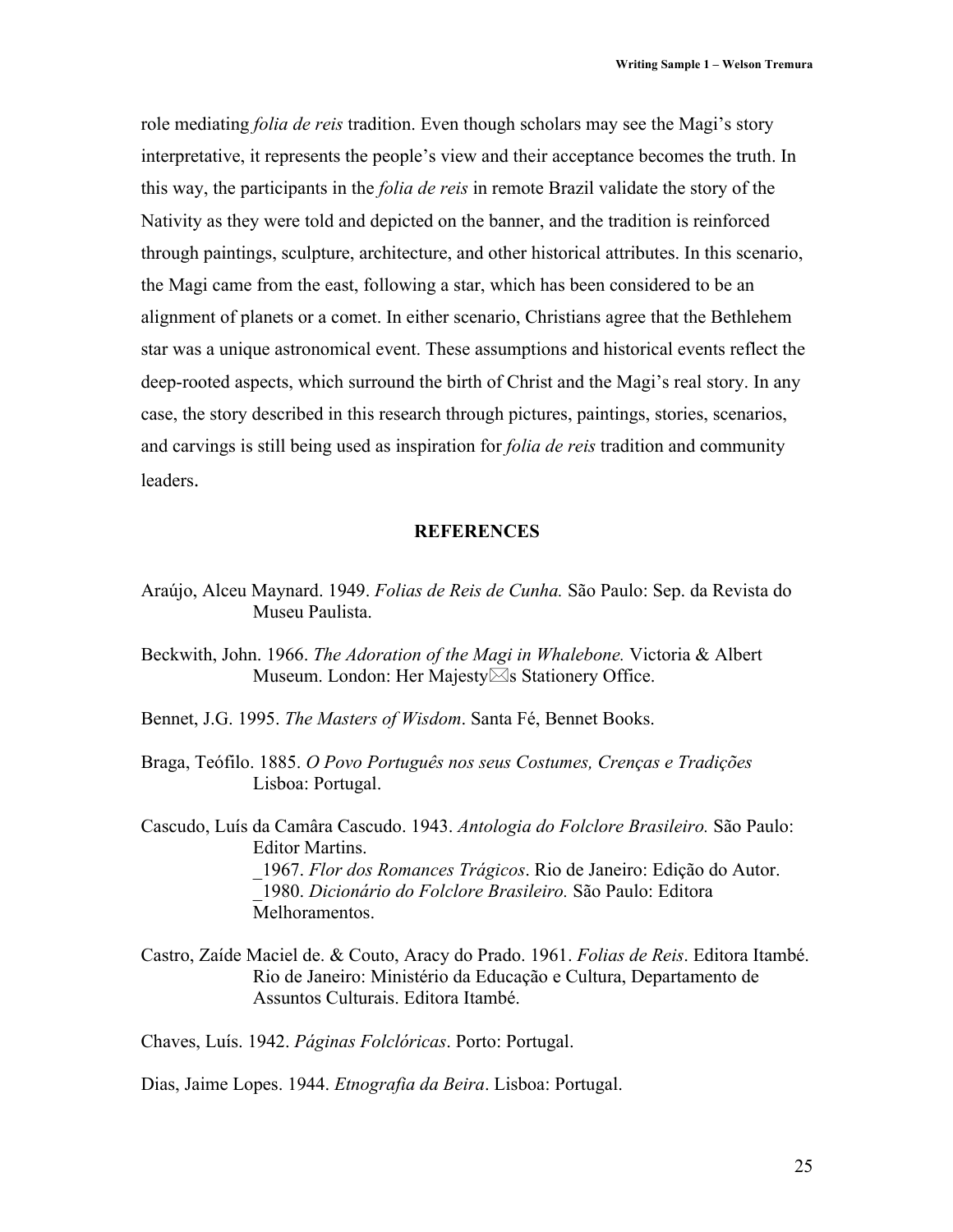- Freeman, Margaret B. 1955. *The Story of The Three Kings: Melchior, Balthasar and Jaspar, which was written by John of Hildesheim in the fourteenth century and is now retold by Margaret B. Freeman*. The Metropolitan Museum of Art. New York.
- Gilbert, Adrian G. 1996. *Magi* the *Quest for a Secret Tradition.* London: Bloomsbury Publishing Plc.
- Hoehner, Harold W. 1981 *Chronological Aspects of the Life of Christ* (Grand Rapids, Michigan: Zondervan
- Holweck, F. G. 1969. *A Biographical Dictionary of the Saints*. Gale research Company. Detroit: Book Tower.
- Hudson, Richard. 1982. *Folia*. *The New Grove Dictionary of Music and Musicians*, Edited by Stanley Sadie. London: McMillan Publishers limited.
- Moulton, James Hope. 1917. *The Treasure of The Magi* A Study of Modern Zoroastrianism. London: Oxford University Press.
- Stanley and Sadie. 1980. *The New Grove Dictionary of Music and Musicians*. London: Mcmillan Publishers limited.
- Parker, Jack Horace. 1967. *Gil Vicente*. New York: Twayne Publishers, Inc.
- Porto, Guilherme. 1982. *As folias de Reis no Sul de Minas*. Rio de Janeiro: MEC-SESC-FUNARTE. Instituto Nacional do Folclore.
- Reily, Suzel A. 1995. *Political Implications of Musical Performance*. The World of Music vol. 37(2): 72-102.
- Schwartz, Martin. 1993. *Microsoft Encarta Encyclopedia*. Microsoft Corporation. Funk & Wagnall's Corporation.
- Tyre, Carl A. 1938. *Religious Plays of 1590. Comedia de la Historia y Adoración de los Tres Rreyes Magos, Comedia de Buena y Santa Doctrina, Comedia del Nacimiento y Vida de Judas*. Yowa: University of Yowa.
- Tournier, Michel. 1982. *The Four Wise Men*. Translated from the French by Ralph Manheim. Garden City, New York: Doubleday & Company, Inc.
- Upham, Francis W. 1873. *The Wise Men: Who they were; How They Came to Jerusalem*. New York: Nelson & Phillips.
- Young, Karl. 1933. *The Drama of the Medieval Church*. Volume 2, pp. 2-101. Oxford: Clarendon Press.